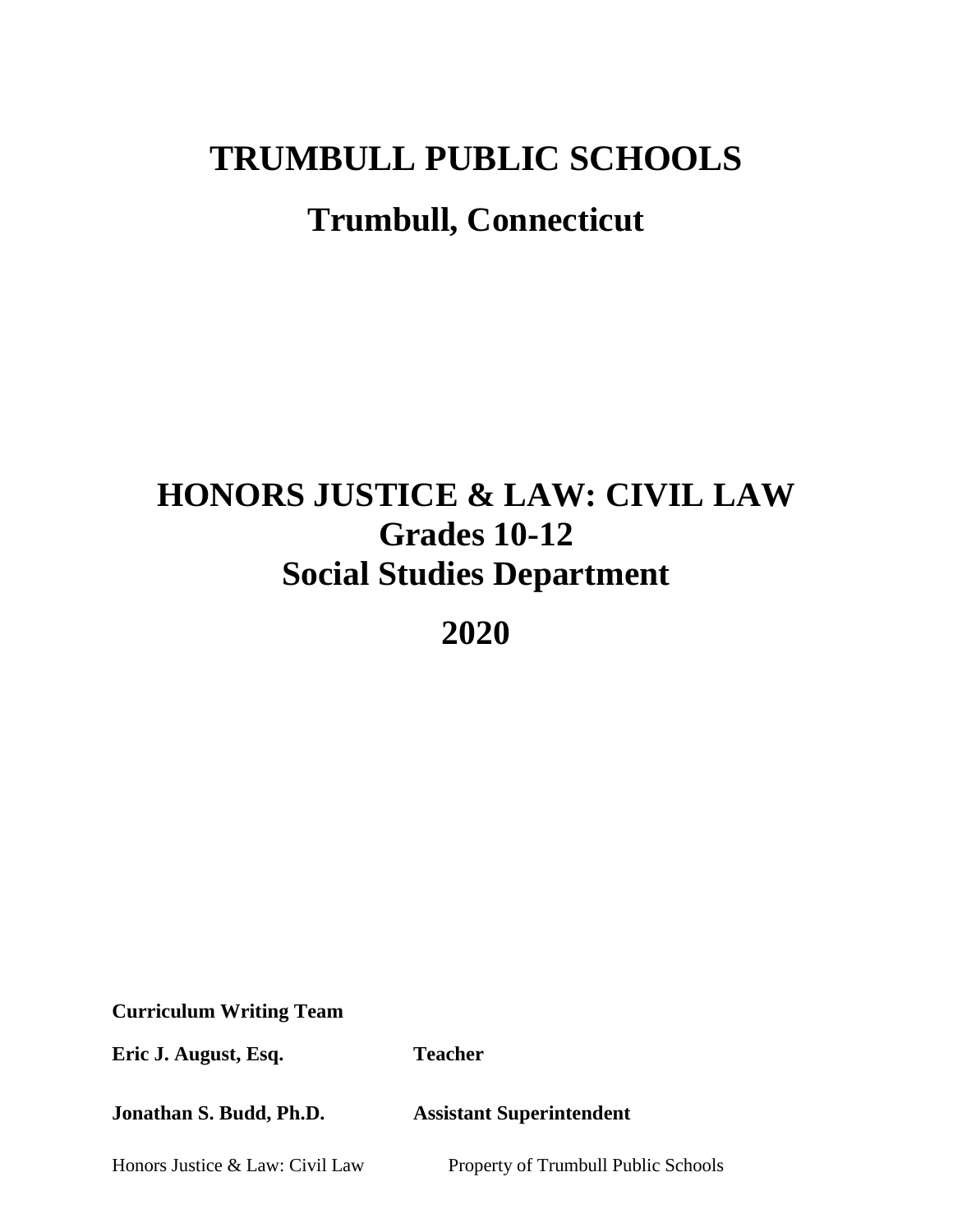# **Honors Justice & Law: Civil Law Grades 10-12 Table of Contents**

| 2              |
|----------------|
| $\overline{2}$ |
| $\overline{2}$ |
| $\overline{4}$ |
| $\overline{4}$ |
| 5              |
| 7              |
|                |
|                |
|                |
|                |
|                |
|                |
|                |
|                |
|                |
|                |
|                |
|                |

The Trumbull Board of Education promotes non-discrimination in all of its programs, including educational opportunities and services provided to students, student assignment to schools and classes, and educational offerings and materials.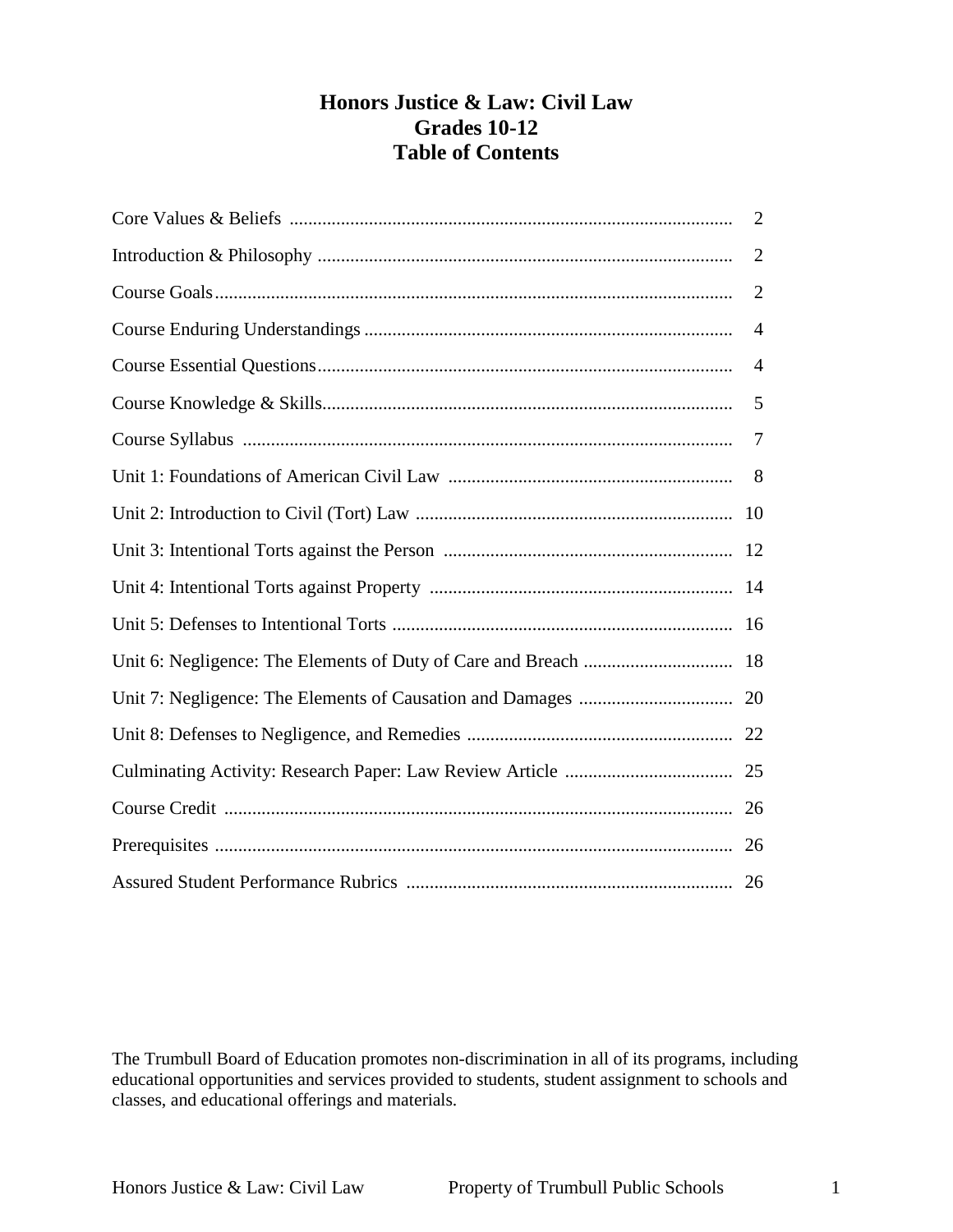## **CORE VALUES AND BELIEFS**

The Trumbull High School community engages in an environment conducive to learning which believes that all students will **read and write effectively**, therefore communicating in an articulate and coherent manner. All students will participate in activities **that present problemsolving through critical thinking**. Students will use technology as a tool applying it to decision making. We believe that by fostering self-confidence, self-directed and student-centered activities, we will promote **independent thinkers and learners**. We believe **ethical conduct** to be paramount in sustaining the welcoming school climate that we presently enjoy.

Approved 8/26/2011

## **INTRODUCTION & PHILOSOPHY**

Honors Justice & Law: Civil Law provides an extensive coverage of American civil law. While criminal law may appear to be the more attractive study base, students will learn in this course that the civil legal system in our country is more frequently used, and that the majority of the landmark cases that have helped define the American legal system were civil cases. As a comprehensive view of civil law and the civil court system, this course explores the nature, structure, and origin of civil law in our country, including topics such as civil procedure, tort law, strict liability, negligence, and the defenses to each of these actions. Moreover, a unit of study will introduce students to the major Supreme Court cases that have been decided since the inception of the United States, cases that serve as the backbone of the world's greatest legal system. As an honors-level course, Honors Justice & Law: Civil Law provides an opportunity for students to experience an in-depth analysis of law and the procedures that surround it; this exposure lays the foundation for a wide variety of educational and career opportunities.

## **COURSE GOALS**

The following course goals derive from the 2015 Connecticut Elementary and Secondary Social Studies Frameworks.

| INQ 9-12.1 | Explain how a question reflects an enduring issue in the field.                                                                                                                                                                                                     |
|------------|---------------------------------------------------------------------------------------------------------------------------------------------------------------------------------------------------------------------------------------------------------------------|
| INQ 9-12.2 | Explain points of agreement and disagreement experts have about<br>interpretations and applications of disciplinary concepts and ideas<br>associated with a compelling question.                                                                                    |
| INO 9-12.5 | Determine the kinds of sources that will be helpful in answering<br>compelling and supporting questions, taking into consideration multiple<br>points of view represented in the sources, the types of sources available,<br>and the potential uses of the sources. |
| INQ 9-12.6 | Gather relevant information from multiple sources representing a wide<br>range of views while using the origin, authority, structure, context, and<br>corroborative value of the sources to guide the selection.                                                    |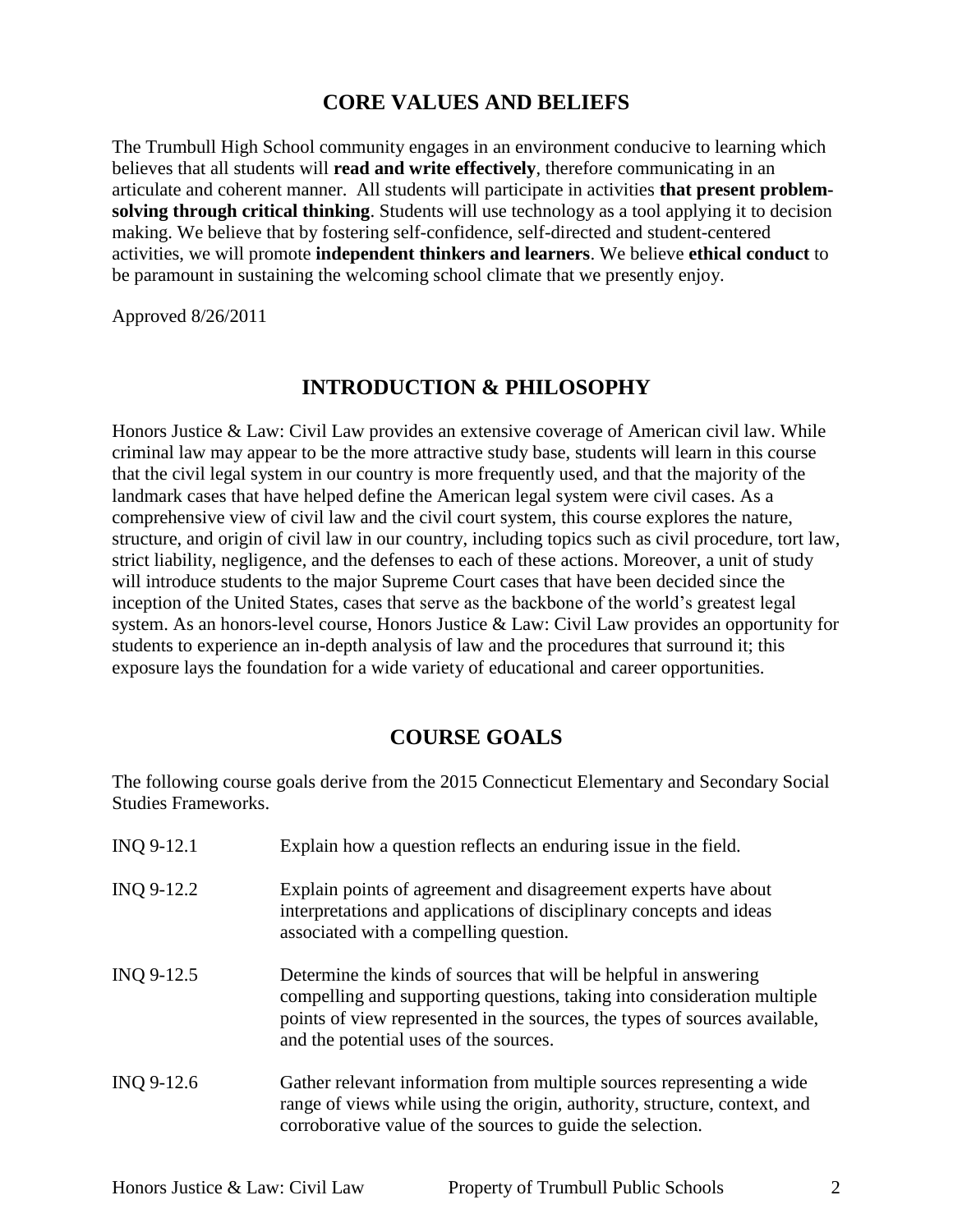| INQ 9-12.8  | Identify evidence that draws information directly and substantively from<br>multiple sources to detect inconsistencies in evidence in order to revise or<br>strengthen claims.                                                                                                                                                                                                             |
|-------------|--------------------------------------------------------------------------------------------------------------------------------------------------------------------------------------------------------------------------------------------------------------------------------------------------------------------------------------------------------------------------------------------|
| INQ 9-12.9  | Refine claims and counterclaims attending to precision, significance, and<br>knowledge conveyed through the claim while pointing out the strengths<br>and limitations of both.                                                                                                                                                                                                             |
| INQ 9-12.10 | Construct arguments using precise and knowledgeable claims, with<br>evidence from multiple sources, while acknowledging counterclaims and<br>evidentiary weaknesses.                                                                                                                                                                                                                       |
| INQ 9-12.11 | Construct explanations using sound reasoning, correct sequence (linear or<br>non-linear), examples, and details with significant and pertinent<br>information and data, while acknowledging the strengths and weaknesses<br>of the explanation given its purpose (e.g., cause and effect, chronological,<br>procedural, technical).                                                        |
| INQ 9-12.12 | Present adaptations of arguments and explanations that feature evocative<br>ideas and perspectives on issues and topics to reach a range of audiences<br>and venues outside the classroom using print and oral technologies (e.g.,<br>posters, essays, letters, debates, speeches, reports, and maps) and digital<br>technologies (e.g., internet, social media, and digital documentary). |
| INQ 9-12.13 | Critique the use of claims and evidence in arguments for credibility.                                                                                                                                                                                                                                                                                                                      |
| CIV 9-12.1  | Distinguish the powers and responsibilities of local, state, tribal, national<br>and international civic and political institutions.                                                                                                                                                                                                                                                       |
| CIV 9-12.3  | Analyze the impact of constitutions, laws, treaties, and international<br>agreements on the maintenance of national and international order.                                                                                                                                                                                                                                               |
| CIV 9-12.4  | Explain how the U.S. Constitution establishes a system of government that<br>has powers, responsibilities, and limits that have changed over time and<br>that are still contested.                                                                                                                                                                                                         |
| CIV 9-12.6  | Critique relationships among governments, civil societies, and economic<br>markets.                                                                                                                                                                                                                                                                                                        |
| CIV 9-12.8  | Evaluate social and political systems in different contexts, times, and<br>places that promote civic virtues and enact democratic principles.                                                                                                                                                                                                                                              |
| CIV 9-12.10 | Analyze the impact and the appropriate roles of personal interests and<br>perspectives on the application of civic virtues, democratic principles,<br>constitutional rights, and human rights.                                                                                                                                                                                             |
| CIV 9-12.11 | Evaluate multiple procedures for making governmental decisions at the<br>local, state, national, and international levels in terms of the civic purposes                                                                                                                                                                                                                                   |

achieved.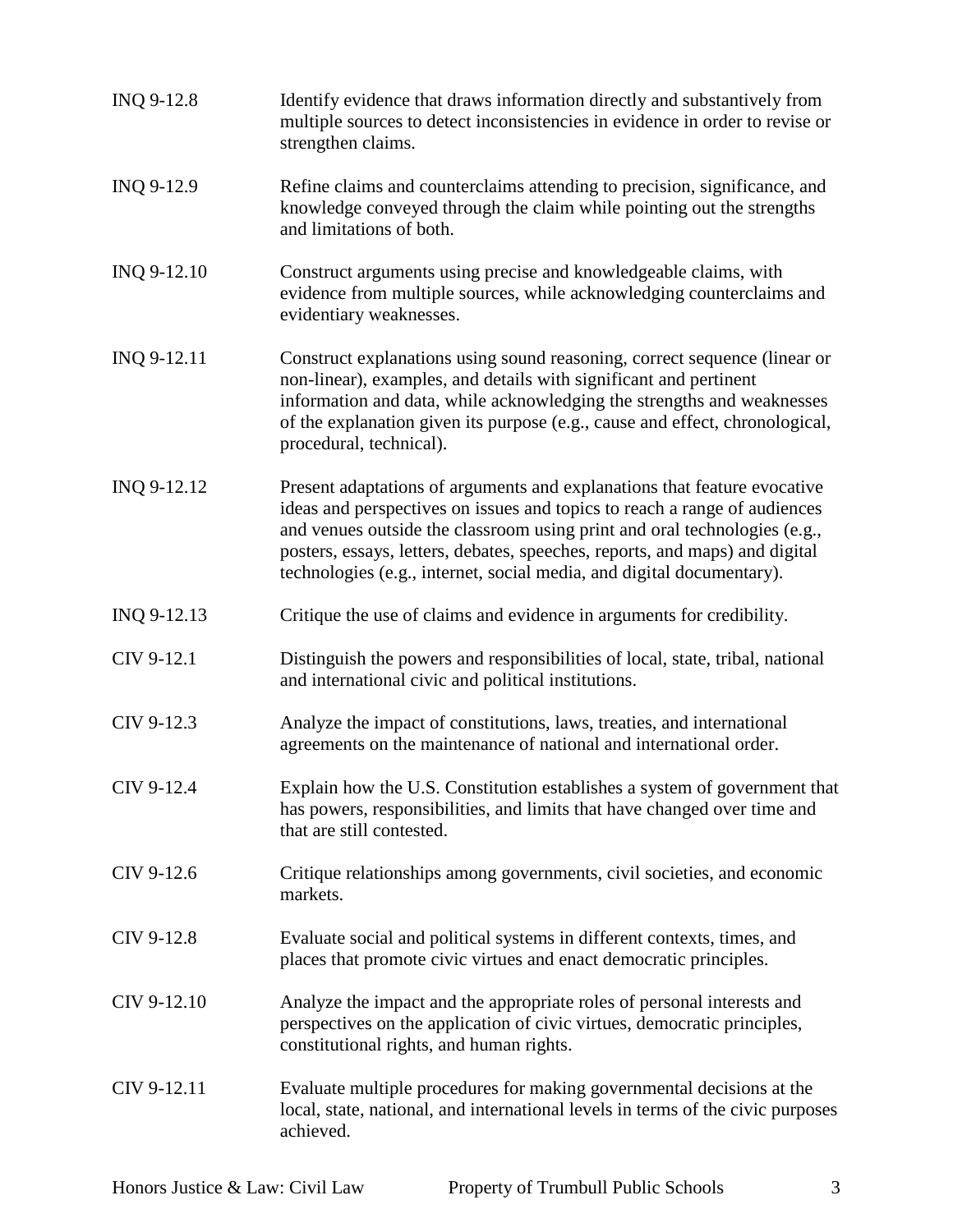| CIV 9-12.12 | Analyze how people use and challenge local, state, national, and<br>international laws to address a variety of public issues.    |
|-------------|----------------------------------------------------------------------------------------------------------------------------------|
| CIV 9-12.13 | Evaluate public policies in terms of intended and unintended outcomes,<br>and related consequences.                              |
| CIV 9-12.14 | Analyze historical, contemporary, and emerging means of changing<br>societies, promoting the common good, and protecting rights. |

# **COURSE ENDURING UNDERSTANDINGS**

Students will understand that . . .

- civil law differs from other types of law.
- there are different sources of civil law.
- there are different classifications of tort law.
- liability is associated with civil law.
- the concept of foreseeability in civil law applies to civil liability.
- multiple parties play roles in civil law, for example joint tortfeasors and joint and several liability.
- via the doctrine of respondeat superior, employers have liability for the tortious acts of their employees.
- intentional torts have various intent requirements.
- key differences exist among the elements of battery, assault, false imprisonment, false arrest, intentional infliction of emotional distress, malicious prosecution, and abuse of process.
- additional civil torts include trespass, trespass to land and property, and tortious interference.
- various defenses and remedies are associated with intentional torts.
- key differences exist among consent, self-defense, defense of others, defense of property, necessity, justification, and statutes of limitations.
- negligence can be understood via the concept of legal duties owed.
- key differences exist among duty, breach, causation, and damages.
- various defenses to negligence exist.
- key differences exist among comparative negligence, contributory negligence, and assumption of risk.

# **COURSE ESSENTIAL QUESTIONS**

- What is law, and how has the definition of law developed over time?
- What is the general philosophy of the civil justice system?
- What is the difference between civil law and criminal law?
- What is the historical evolution of civil law in our country?
- What are torts, intentional torts, and defenses to torts?
- What is negligence, and what are defenses to negligence?
- What legal cases have helped to define and frame our country's legal system?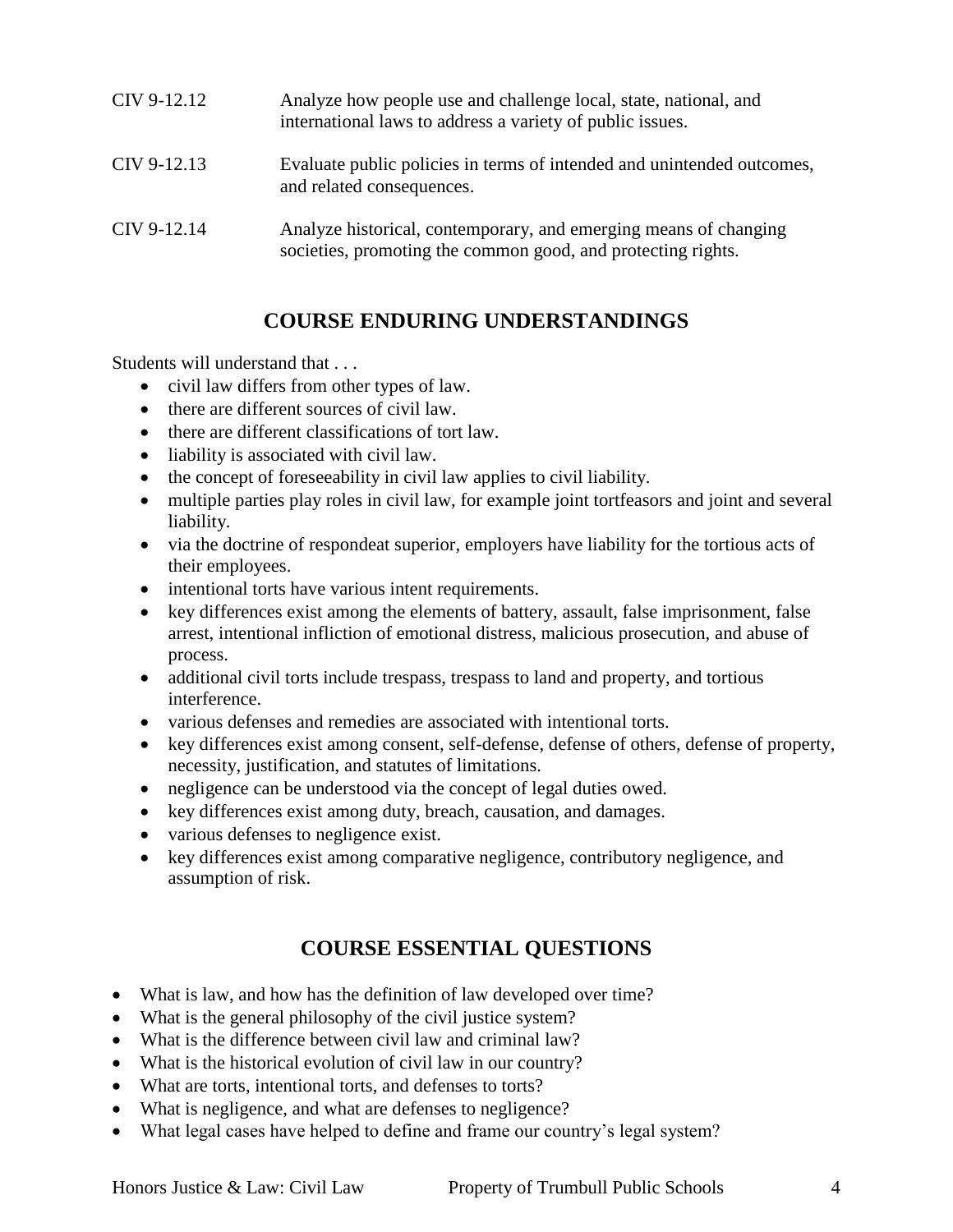# **COURSE KNOWLEDGE & SKILLS**

Students will know . . .

- the following key legal terminology:
	- o common law
	- o statutory law
	- o civil law
	- o criminal law
	- o tort
	- o intentional tort
	- o conversion
	- o tort against person/property
	- o battery
	- o assault
	- o false imprisonment
	- o false arrest
	- o intentional infliction of emotional distress
	- o malicious prosecution
	- o abuse of process
	- o trespass
	- o trespass to land
	- o trespass to property
	- o tortious interference
	- o defense to intentional tort
	- o consent
	- o self-defense
	- o defense of others
	- o necessity
	- o justification
	- o statute of limitation
	- o negligence
	- o duty
	- o breach
	- o causation
	- o damages
	- o unforeseeable plaintiff
	- o Good Samaritan doctrine
	- o danger invites rescue doctrine
	- o attractive nuisance doctrine
	- o res ipsa loquitor
	- o negligence per se
	- o gross negligence
	- o defense to negligence
	- o contributory negligence
	- o comparative negligence
	- o assumption of risk
	- o immunity
	- o strict liability
	- o major Supreme Court cases:
		- Section 1983 civil rights cases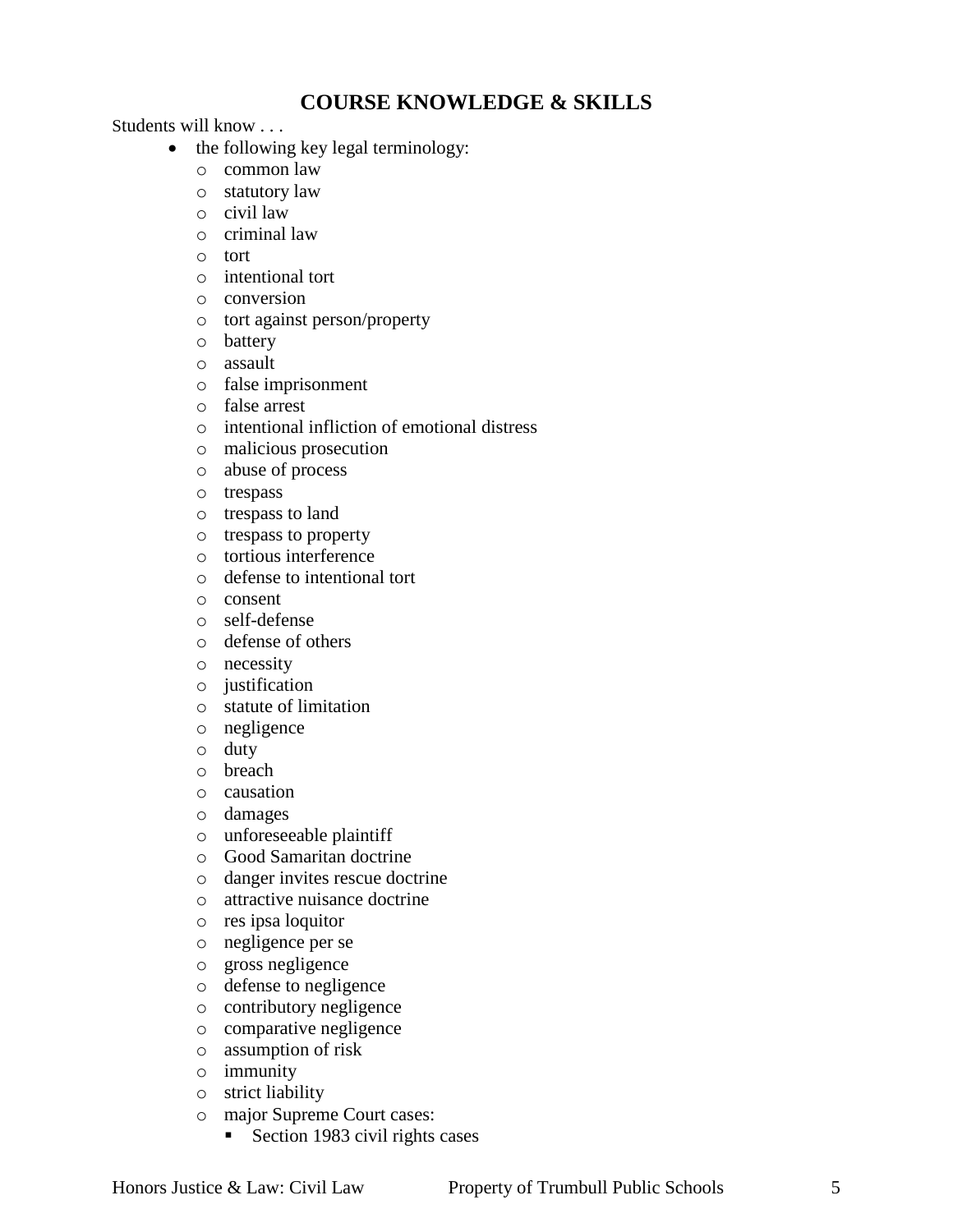- *Marbury v. Madison*
- *Gibbons v. Ogden*
- *Plessy v. Ferguson*
- *Lochner v. New York*
- *Brown v. Board of Education*
- *Gideon v. Wainwright*
- *Heart of Atlanta Motel v. United States*
- *New York Times v. Sullivan*
- *Loving v. Virginia*
- *Roe v. Wade*
- *New Jersey v. TLO*
- *United States v. Nixon*
- *Regents of the University of California v. Bakke*
- *Texas v. Johnson*
- *District of Columbia v. Heller*
- *Citizens United v. FEC*
- *Obergefell v. Hodges*

Students will be able to . . .

- analyze and evaluate the American civil justice system, determining the differences between actions that constitute civil and tortious responsibility and actions that do not.
- read and analyze fact patterns and primary source documents from real-life cases and hypothetical situations and explain and evaluate the actions for civil responsibility.
- take notes on class lectures.
- ask insightful questions during class discussions.
- demonstrate their knowledge and understanding through persuasive writing and essays in class as well as through oral arguments and debates in class.
- design and give creative presentations to share with the class.
- collaborate with other students to analyze the law and fact patterns.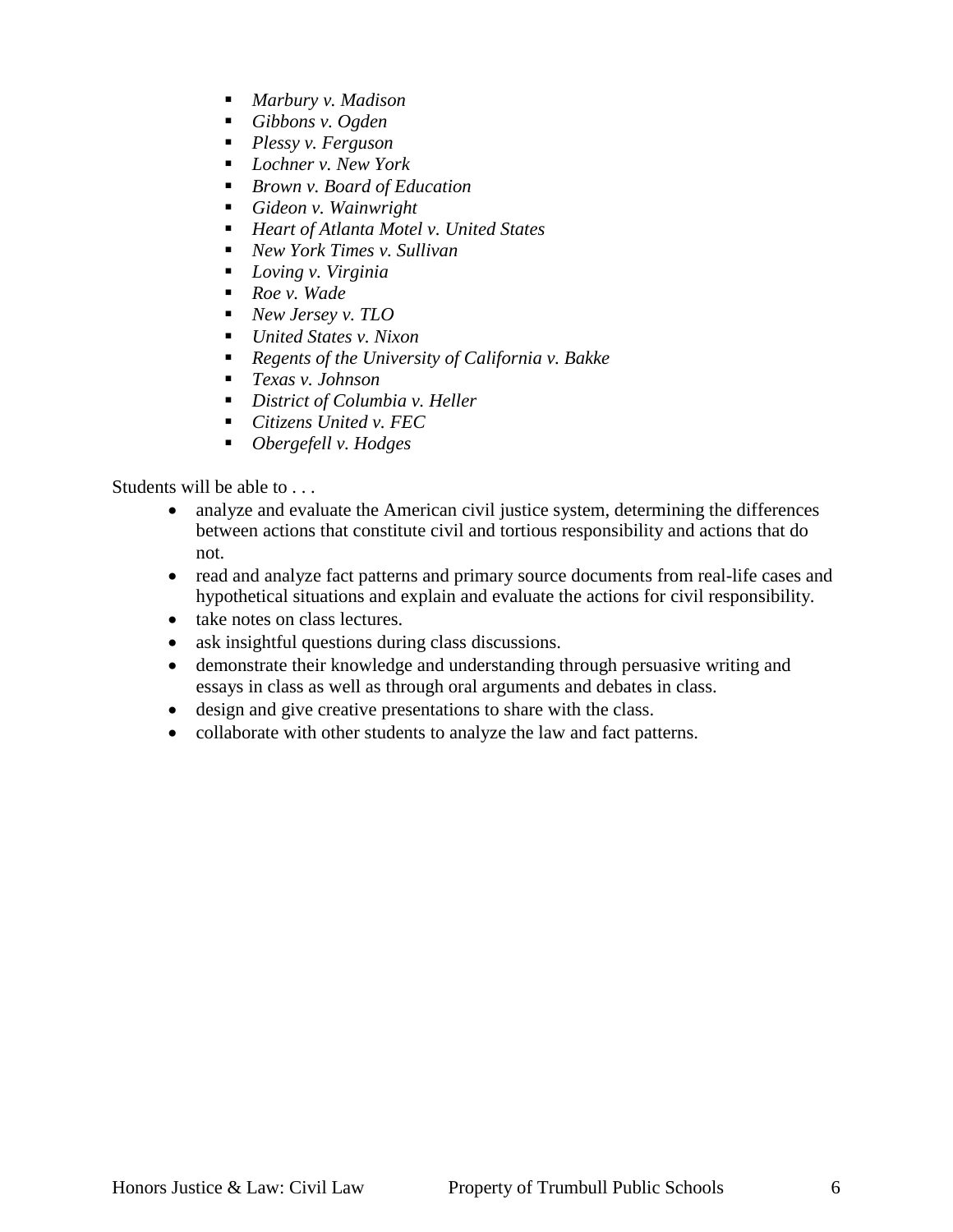# **COURSE SYLLABUS**

#### **Course Name**

Honors Justice & Law: Civil Law

#### **Level**

Grades 10-12

#### **Prerequisites**

None

#### **Materials Required**

None

#### **General Description of the Course**

This course provides an in-depth look at the civil side of the country's legal system. Students will focus on legal principles and the laws and procedures derived from them. The course will also examine problems within tort law, civil wrongs, products liability, civil rights violations under Section 1983 of the Civil Rights Act, modern Supreme Court decisions, and other current topics.

#### **Assured Assessments**

Formative Assessments:

- Writing prompts with problem-solving exercises (Units 1, 2, 4, 8)
- Fact pattern analysis quizzes (Units 3, 6, 7)
- $\bullet$  Picture free-write responses and sharing (Unit 5)

Summative Assessments:

- Legal case brief and mini-lesson to peers (Unit 1)
- $\bullet$  Unit-based quizzes (Units 2, 3, 5, 6+7, 8)
- Fact pattern analyses and presentations (Unit 4)
- Law review article (Culminating Activity)

#### **Core Texts**

- *Marbury v. Madison*, 5 U.S. 137 (1803).
- Michaud, Hillary J. *Tort Law: Concepts and Applications*. 2nd ed. New York: Pearson, 2014. Print.
- Pasley, James. "45 Landmark Supreme Court Cases that Changed American Life as We Knew It." *Business Insider* August 29, 2019. [https://www.businessinsider.com/landmark](https://www.businessinsider.com/landmark-us-supreme-court-cases-2019-8)[us-supreme-court-cases-2019-8.](https://www.businessinsider.com/landmark-us-supreme-court-cases-2019-8) Accessed October 9, 2020. Web.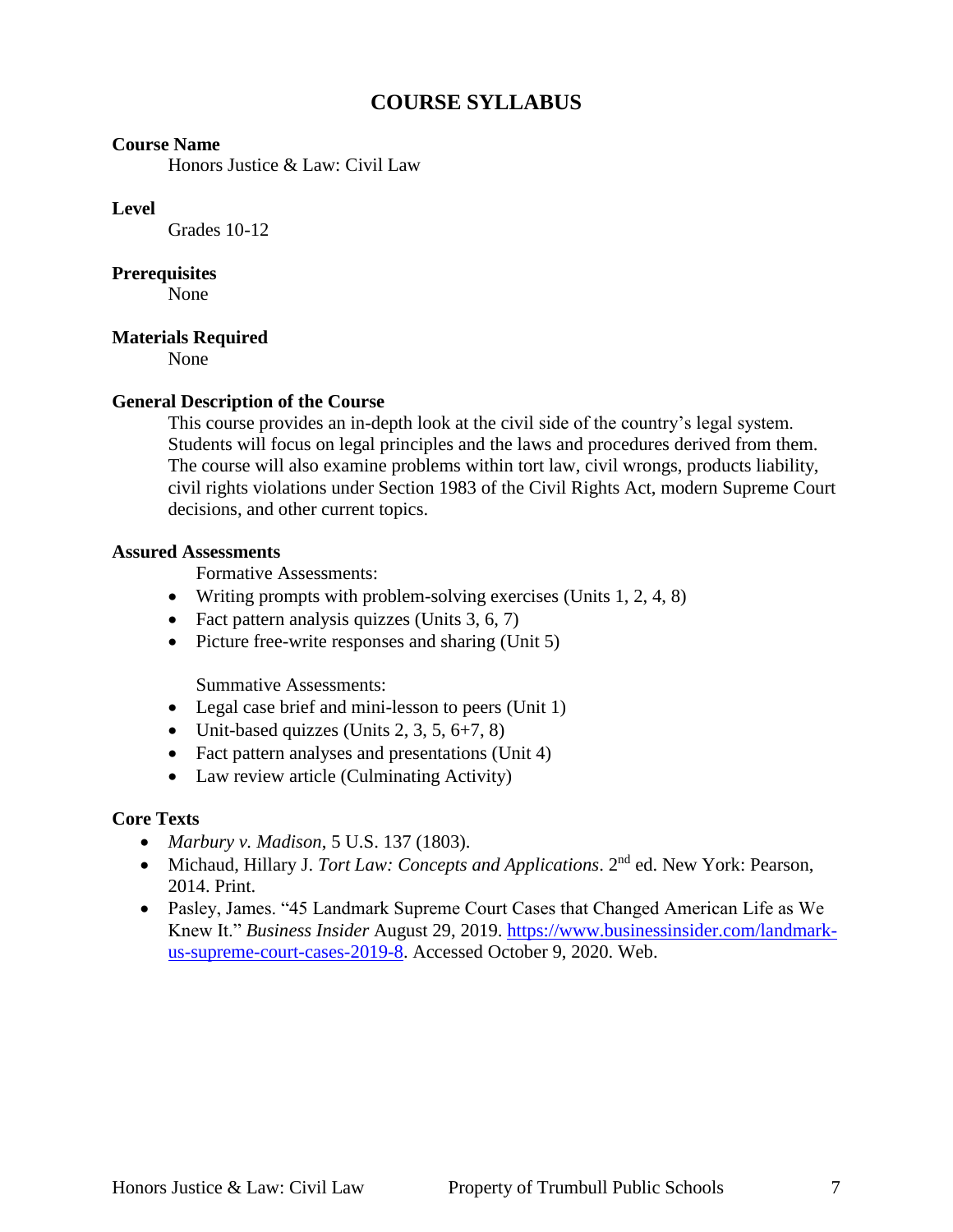## **UNIT 1 Foundations of American Civil Law**

## **Unit Goals**

At the completion of this unit, students will:

| INQ 9-12.1  | Explain how a question related to American civil law reflects an enduring<br>issue in the field.                                                                                                                 |
|-------------|------------------------------------------------------------------------------------------------------------------------------------------------------------------------------------------------------------------|
| INQ 9-12.6  | Gather relevant information from multiple sources representing a wide<br>range of views while using the origin, authority, structure, context, and<br>corroborative value of the sources to guide the selection. |
| CIV 9-12.1  | Distinguish the powers and responsibilities of local, state, tribal, national<br>and international civic and political institutions.                                                                             |
| CIV 9-12.3  | Analyze the impact of constitutions, laws, treaties, and international<br>agreements on the maintenance of national and international order.                                                                     |
| CIV 9-12.4  | Explain how the U.S. Constitution establishes a system of government that<br>has powers, responsibilities, and limits that have changed over time and<br>that are still contested.                               |
| CIV 9-12.11 | Evaluate multiple procedures for making governmental decisions at the<br>local, state, national, and international levels in terms of the civic purposes<br>achieved.                                            |
| CIV 9-12.12 | Analyze how people use and challenge local, state, national, and<br>international laws to address a variety of public issues.                                                                                    |

#### **Unit Essential Questions**

- What is law, and what are its origins?
- How does legal precedent work with regards to landmark cases?
- What is judicial review, and how is it used to uphold and protect the Constitution?
- How does one brief a case?
- What are the landmark cases that helped to establish our legal system in the United States, and how did the decisions in those cases change the landscape of our legal system?

#### **Scope and Sequence**

- 1. Judicial review, and its development
	- a. *Marbury v. Madison*: Discussion of Chief Justice John Marshall's landmark opinion as the building block for all future landmark cases
- 2. Section 1983 civil rights cases
	- a. Suing the government for civil rights violations when someone acting "under color of" state-level or local law has deprive a person of rights created by the U.S. Constitution or federal statutes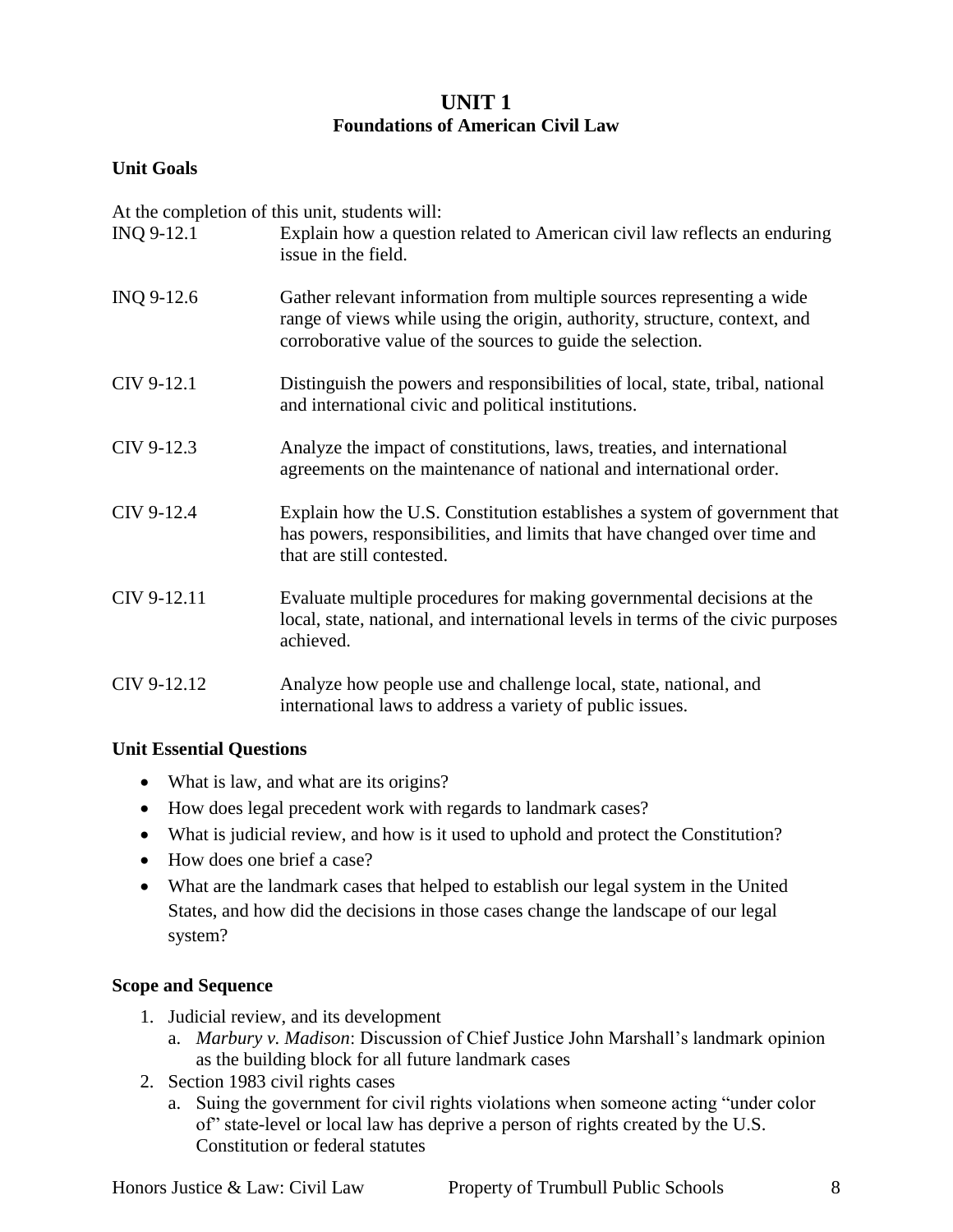- 3. Briefing a legal case: The important facts, laws, decisions, and court rationale that are necessary
- 4. In-depth look at United States landmark Supreme Court cases
	- a. *Marbury v. Madison*
	- b. *Gibbons v. Ogden*
	- c. *Plessy v. Ferguson*
	- d. *Lochner v. New York*
	- e. *Brown v. Board of Education*
	- f. *Gideon v. Wainwright*
	- g. *Heart of Atlanta Motel v. United States*
	- h. *New York Times v. Sullivan*
	- i. *Loving v. Virginia*
	- j. *Roe v. Wade*
	- k. *New Jersey v. TLO*
	- l. *United States v. Nixon*
	- m. *Regents of the University of California v. Bakke*
	- n. *Texas v. Johnson*
	- o. *District of Columbia v. Heller*
	- p. *Citizens United v. FEC*
	- q. *Obergefell v. Hodges*

#### **Assured Assessment**

Formative Assessment:

 At the conclusion of the first week of the unit, students will respond to a writing prompt that includes a problem-solving exercise. Students will be required to analyze the problem, write their solution, and then share their responses with classmates in a smallgroup and then the whole-group setting.

Summative Assessment:

 After students have been introduced to the idea of judicial review, they will read the article "45 Landmark Cases that Changed American Life as We Knew It." In pairs, they will choose a landmark case to create a legal case brief on; they will also teach a 10 minute mini-lesson on their case.

#### **Resources**

Core

- *Marbury v. Madison*, 5 U.S. 137 (1803).
- Pasley, James. "45 Landmark Supreme Court Cases that Changed American Life as We Knew It." *Business Insider* August 29, 2019. [https://www.businessinsider.com/landmark](https://www.businessinsider.com/landmark-us-supreme-court-cases-2019-8)[us-supreme-court-cases-2019-8.](https://www.businessinsider.com/landmark-us-supreme-court-cases-2019-8) Accessed October 9, 2020. Web.

#### Supplemental

Oyez. [https://www.oyez.org/.](https://www.oyez.org/) Accessed October 9, 2020. Web.

#### **Time Allotment**

• Approximately 2 weeks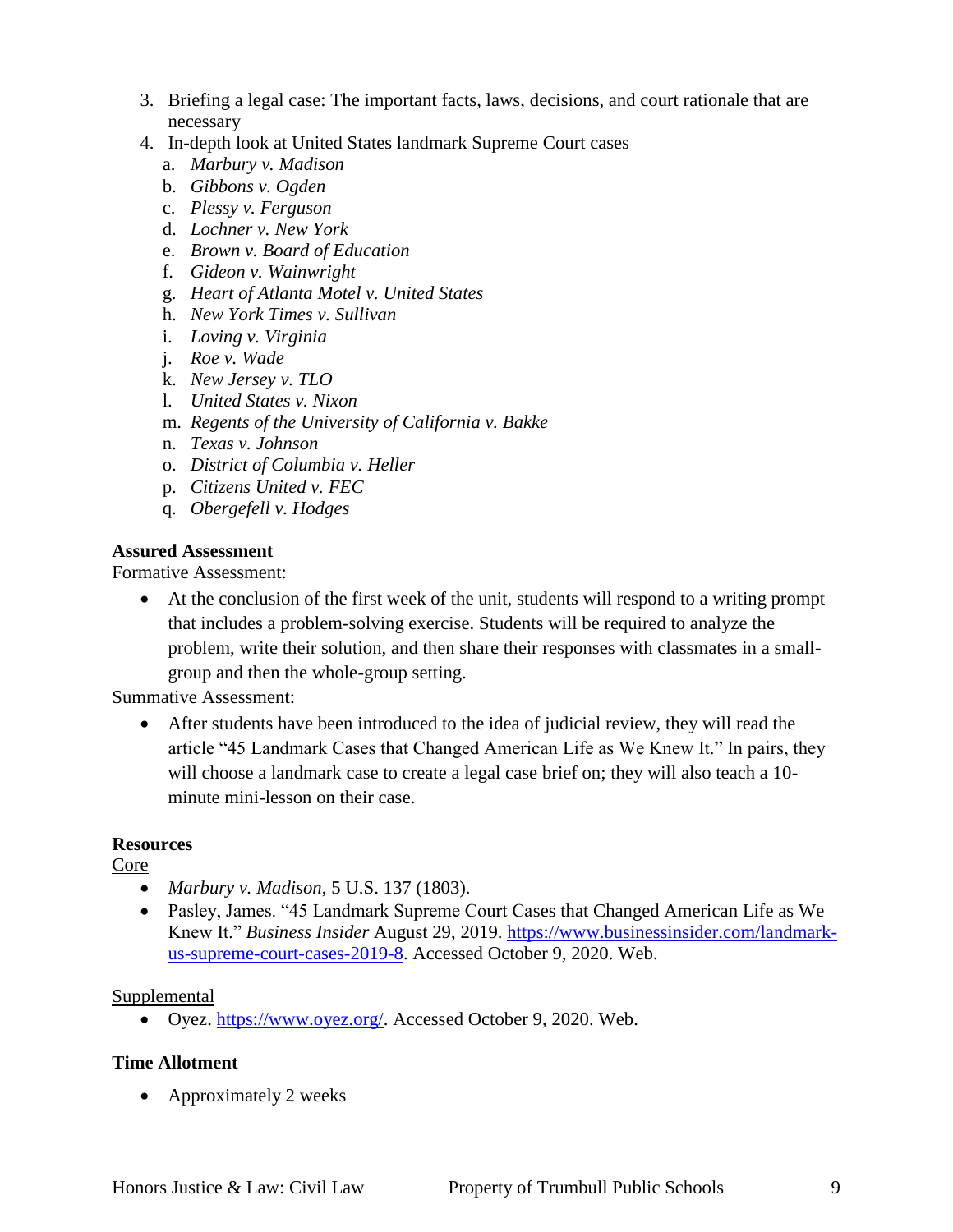## **UNIT 2 Introduction to Civil (Tort) Law**

## **Unit Goals**

At the completion of this unit, students will:

| INQ 9-12.1  | Explain how a question related to civil (tort) law reflects an enduring issue<br>in the field.                                                                                                                   |
|-------------|------------------------------------------------------------------------------------------------------------------------------------------------------------------------------------------------------------------|
| INQ 9-12.6  | Gather relevant information from multiple sources representing a wide<br>range of views while using the origin, authority, structure, context, and<br>corroborative value of the sources to guide the selection. |
| CIV 9-12.1  | Distinguish the powers and responsibilities of local, state, tribal, national<br>and international civic and political institutions.                                                                             |
| CIV 9-12.3  | Analyze the impact of constitutions, laws, treaties, and international<br>agreements on the maintenance of national and international order.                                                                     |
| CIV 9-12.4  | Explain how the U.S. Constitution establishes a system of government that<br>has powers, responsibilities, and limits that have changed over time and<br>that are still contested.                               |
| CIV 9-12.11 | Evaluate multiple procedures for making governmental decisions at the<br>local, state, national, and international levels in terms of the civic purposes<br>achieved.                                            |
| CIV 9-12.12 | Analyze how people use and challenge local, state, national, and<br>international laws to address a variety of public issues.                                                                                    |

#### **Unit Essential Questions**

- What is a tort, and what are its essential elements?
- How does tort law different from other areas of law, such as contract law or criminal law?
- What are the sources of tort law?
- What are the classifications of different torts?

#### **Scope and Sequence**

- 1. Definition of a tort
- 2. Tort law as distinguished from other areas of law
	- a. How the burden of proof differs
- 3. The origins of the law surrounding torts
	- a. Common law
	- b. Case law
	- c. Statutes
- 4. Classifications of tort law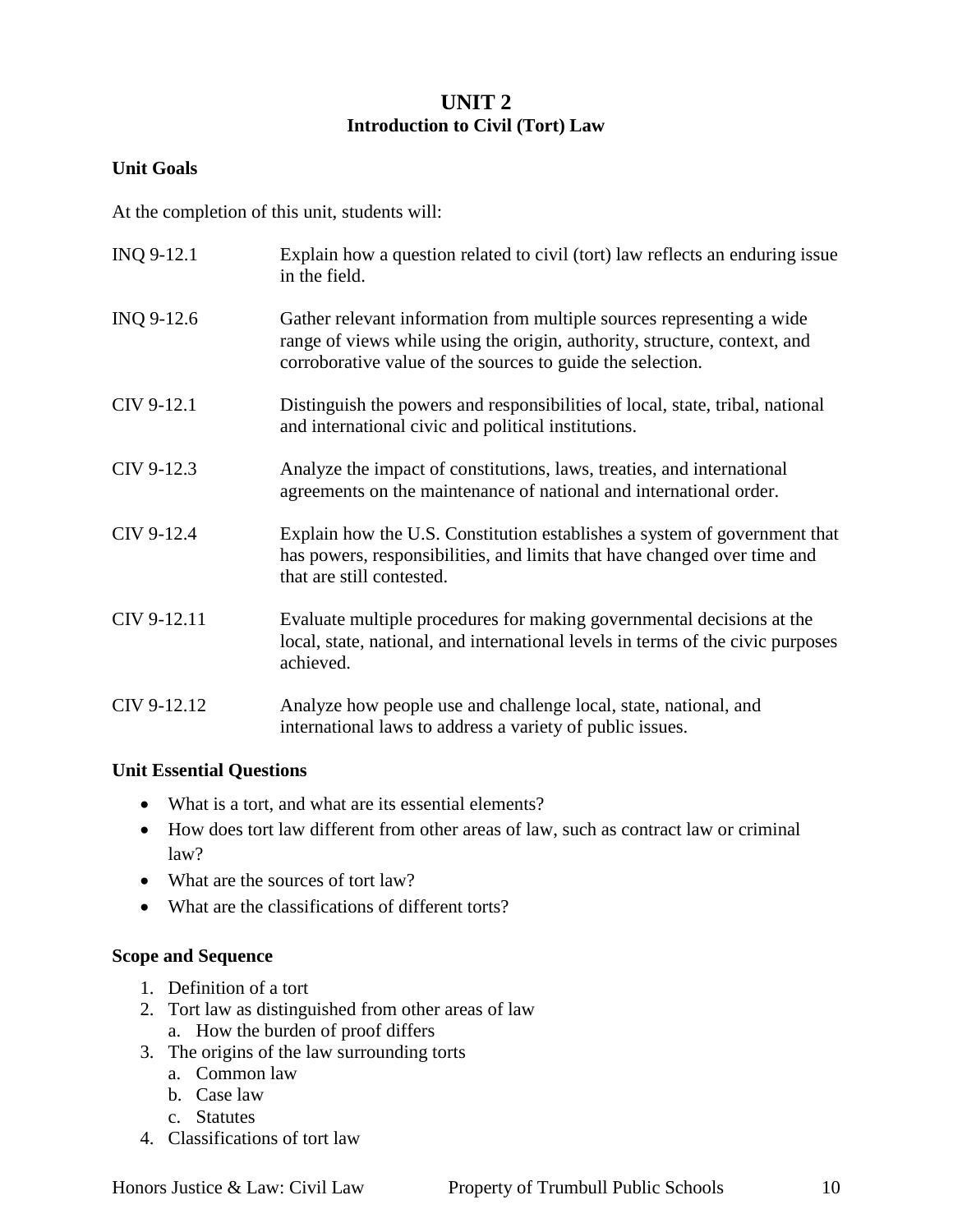- a. Intentional torts
- b. Negligence
- c. Strict liability
- 5. Essential elements of torts
	- a. Cause of action

#### **Assured Assessment**

Formative Assessment:

 There will be two formative assessments in this unit, one at the completion of each week. Each assessment will be writing-based, and will require students to respond to a writing prompt that includes a problem-solving exercise. Students will be required to analyze the problem, write their solution, and then share their responses with classmates in a smallgroup and then the whole-group setting.

#### Summative Assessment:

 Students will be given a unit quiz based on their understanding and comprehension of the background of tort law. As this unit is to establish a base of content for the remainder of the course, students will demonstrate through their performance on the quiz their mastery of the basic concepts and their application to civil law.

#### **Resources**

Core

 Michaud, Hillary J. *Tort Law: Concepts and Applications*. 2nd ed. New York: Pearson, 2014. Print. Chps. 1-2.

#### **Time Allotment**

• Approximately 2 weeks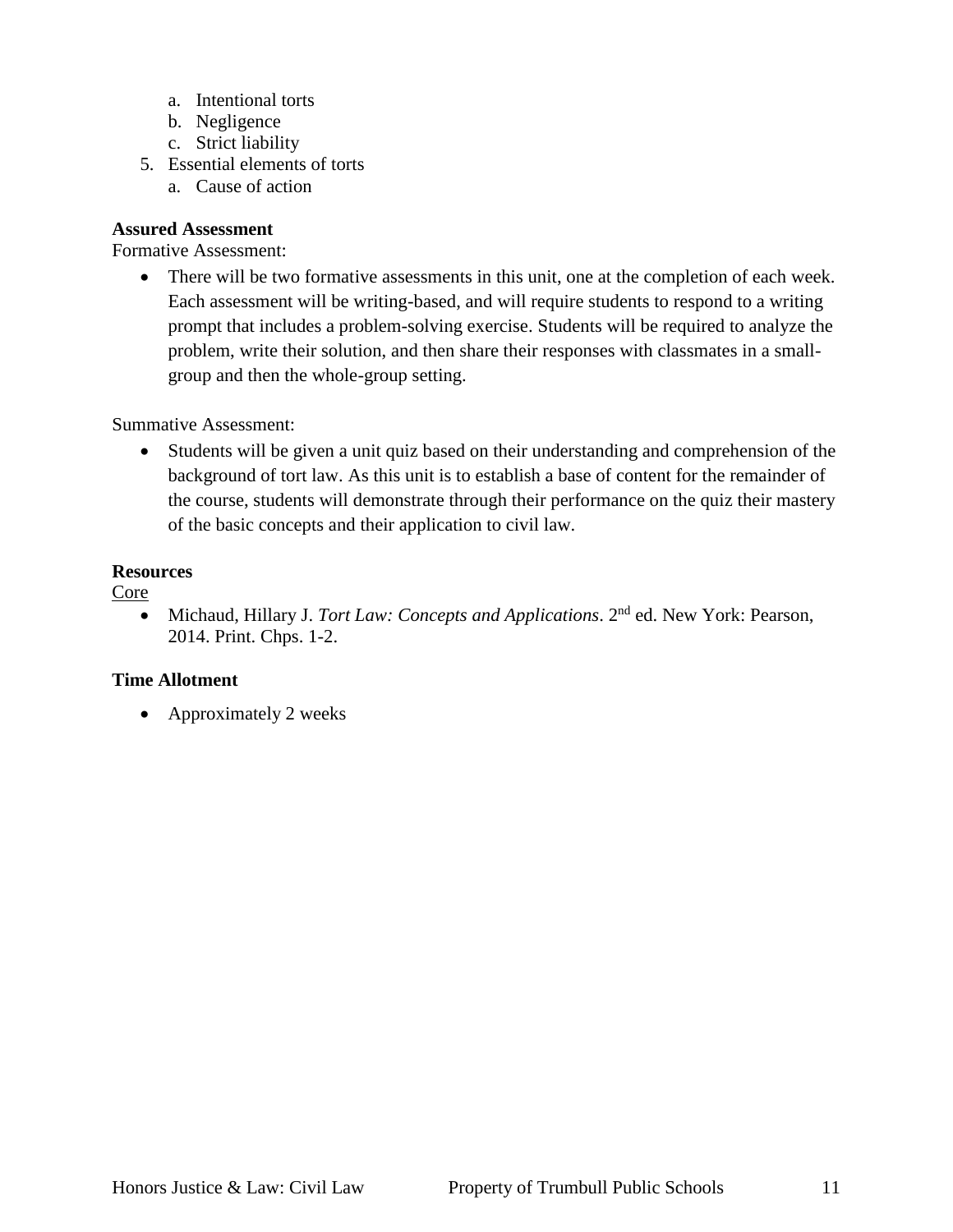## **UNIT 3 Intentional Torts against the Person**

## **Unit Goals**

At the completion of this unit, students will:

| INQ 9-12.6  | Gather relevant information from multiple sources representing a wide<br>range of views while using the origin, authority, structure, context, and<br>corroborative value of the sources to guide the selection.                                                                                                                                                                    |
|-------------|-------------------------------------------------------------------------------------------------------------------------------------------------------------------------------------------------------------------------------------------------------------------------------------------------------------------------------------------------------------------------------------|
| INQ 9-12.8  | Identify evidence that draws information directly and substantively from<br>multiple sources to detect inconsistencies in evidence in order to revise or<br>strengthen claims.                                                                                                                                                                                                      |
| INQ 9-12.9  | Refine claims and counterclaims attending to precision, significance, and<br>knowledge conveyed through the claim while pointing out the strengths<br>and limitations of both.                                                                                                                                                                                                      |
| INQ 9-12.10 | Construct arguments related to intentional torts against the person using<br>precise and knowledgeable claims, with evidence from multiple sources,<br>while acknowledging counterclaims and evidentiary weaknesses.                                                                                                                                                                |
| INQ 9-12.11 | Construct explanations related to intentional torts against the person using<br>sound reasoning, correct sequence (linear or non-linear), examples, and<br>details with significant and pertinent information and data, while<br>acknowledging the strengths and weaknesses of the explanation given its<br>purpose (e.g., cause and effect, chronological, procedural, technical). |
| INQ 9-12.13 | Critique the use of claims and evidence in arguments for credibility.                                                                                                                                                                                                                                                                                                               |
| CIV 9-12.10 | Analyze the impact and the appropriate roles of personal interests and<br>perspectives on the application of civic virtues, democratic principles,<br>constitutional rights, and human rights.                                                                                                                                                                                      |
| CIV 9-12.13 | Evaluate public policies in terms of intended and unintended outcomes,<br>and related consequences.                                                                                                                                                                                                                                                                                 |

#### **Unit Essential Questions**

- What is the concept of "intent" as it relates to tort law?
- What is the doctrine of transferred intent, and what is its importance?
- What are the various intentional torts against the person: battery, assault, false imprisonment, false arrest, intentional inflection of emotional distress, malicious prosecution, and abuse of process?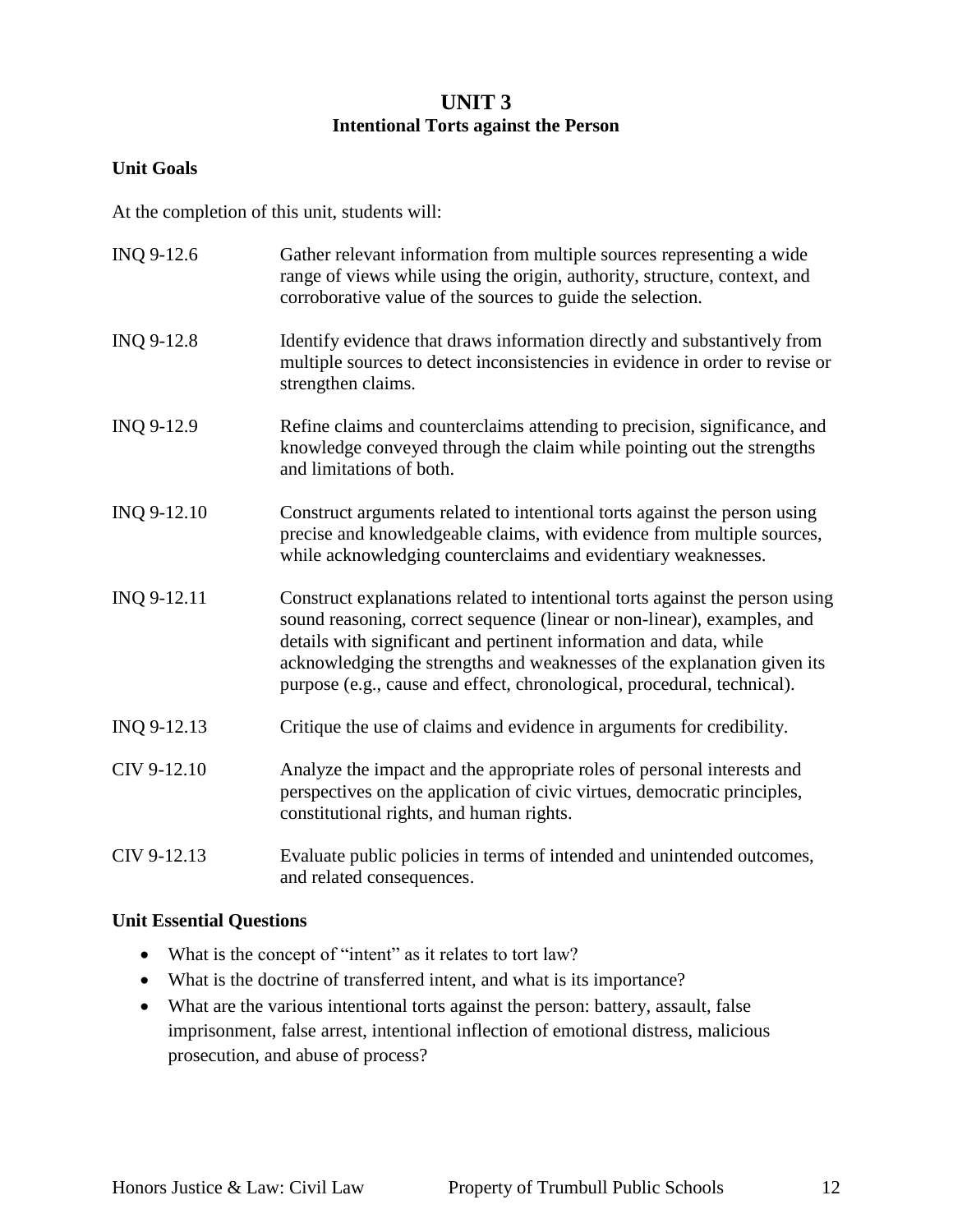#### **Scope and Sequence**

- 1. The intent requirement: the desire to bring about the consequences of the act, or knowledge with substantial certainty that the consequences will flow from the act a. Distinction between intent in civil law and intent in criminal law
- 2. The doctrine of transferred intent: when a tortfeasor intends to commit a tort against one person but in the process of committing said tort commits another tort against another
	- a. Liability to unintended plaintiff
- 3. Intentional torts against the person (individually)
	- a. Battery
	- b. Assault
	- c. False imprisonment
	- d. False arrest
	- e. Intentional infliction of emotional distress
	- f. Malicious prosecution
	- g. Abuse of process

#### **Assured Assessment**

Formative Assessment:

• There will be three formative assessments in this unit; in relation to the Scope and Sequence above, the first will assess Bullets 1  $\&$  2, the second will assess Bullets 3a-c, and the third will assess Bullets 3d-3g. These quizzes will be in the form of fact patterns designed to assess students' ability to identify and analyze the components presented.

#### Summative Assessment:

 Students will be given a unit quiz based on their understanding and comprehension of the basic elements and variations of intentional torts to the person. The summative assessment will assess students' ability to analyze all elements together to determine the presence of civil responsibility. The assessment will include but not be limited to fact pattern analysis essays for students to read and analyze.

#### **Resources**

Core

 Michaud, Hillary J. *Tort Law: Concepts and Applications*. 2nd ed. New York: Pearson, 2014. Print. Chp. 3.

#### **Time Allotment**

• Approximately 3 weeks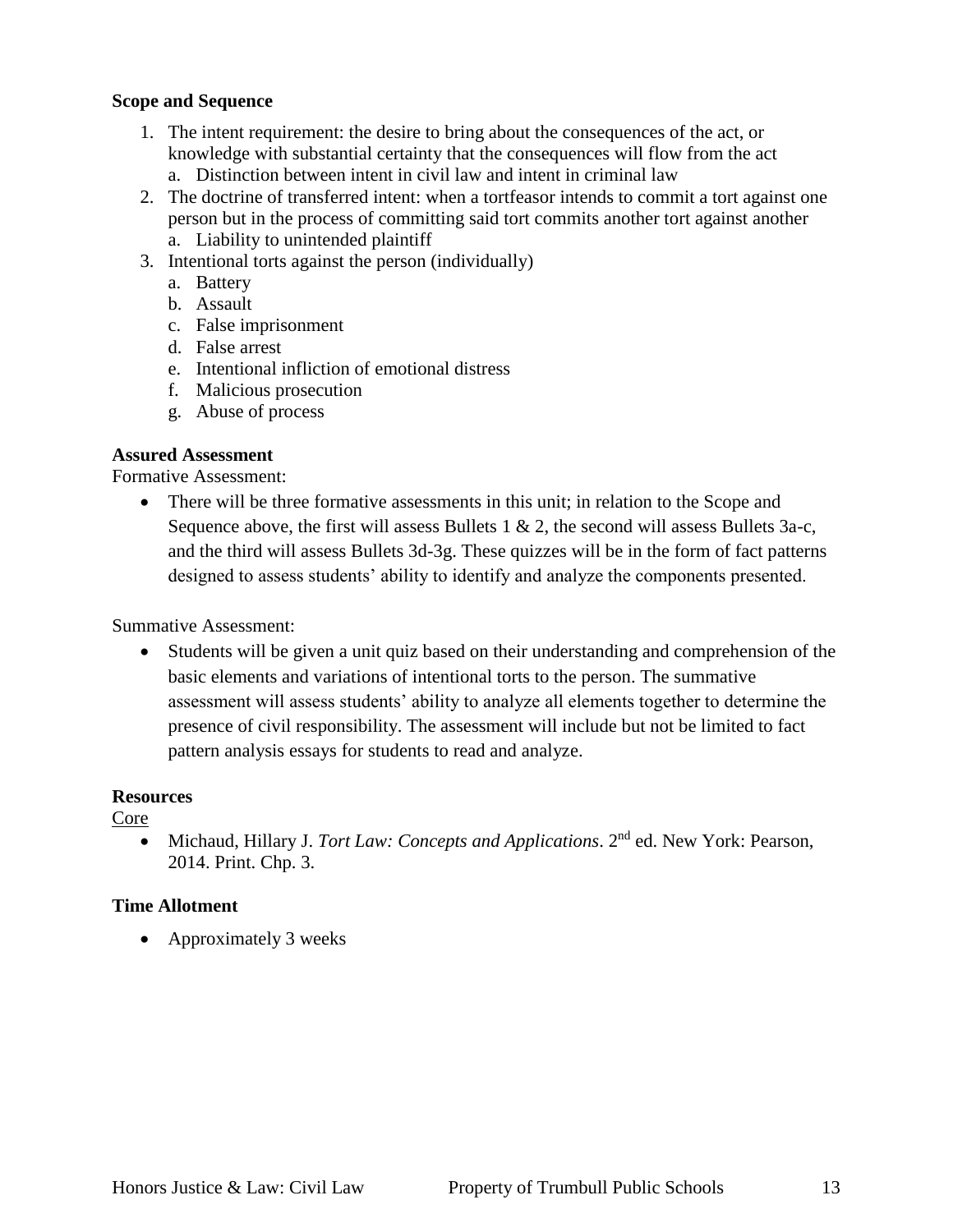## **UNIT 4 Intentional Torts against Property**

## **Unit Goals**

At the completion of this unit, students will:

| INQ 9-12.5  | Determine the kinds of sources that will be helpful in answering<br>compelling and supporting questions, taking into consideration multiple<br>points of view represented in the sources, the types of sources available,<br>and the potential uses of the sources.                                                                                                               |
|-------------|-----------------------------------------------------------------------------------------------------------------------------------------------------------------------------------------------------------------------------------------------------------------------------------------------------------------------------------------------------------------------------------|
| INQ 9-12.6  | Gather relevant information from multiple sources representing a wide<br>range of views while using the origin, authority, structure, context, and<br>corroborative value of the sources to guide the selection.                                                                                                                                                                  |
| INQ 9-12.8  | Identify evidence that draws information directly and substantively from<br>multiple sources to detect inconsistencies in evidence in order to revise or<br>strengthen claims.                                                                                                                                                                                                    |
| INQ 9-12.9  | Refine claims and counterclaims attending to precision, significance, and<br>knowledge conveyed through the claim while pointing out the strengths<br>and limitations of both.                                                                                                                                                                                                    |
| INQ 9-12.10 | Construct arguments related to intentional torts against property using<br>precise and knowledgeable claims, with evidence from multiple sources,<br>while acknowledging counterclaims and evidentiary weaknesses.                                                                                                                                                                |
| INQ 9-12.11 | Construct explanations related to intentional torts against property using<br>sound reasoning, correct sequence (linear or non-linear), examples, and<br>details with significant and pertinent information and data, while<br>acknowledging the strengths and weaknesses of the explanation given its<br>purpose (e.g., cause and effect, chronological, procedural, technical). |
| INQ 9-12.13 | Critique the use of claims and evidence in arguments for credibility.                                                                                                                                                                                                                                                                                                             |
| CIV 9-12.10 | Analyze the impact and the appropriate roles of personal interests and<br>perspectives on the application of civic virtues, democratic principles,<br>constitutional rights, and human rights.                                                                                                                                                                                    |
| CIV 9-12.13 | Evaluate public policies in terms of intended and unintended outcomes,<br>and related consequences.                                                                                                                                                                                                                                                                               |

## **Unit Essential Questions**

- What is trespass to land?
- What is the common law nuisance doctrine?
- What are the key differences among conversion, trespass to chattels, and tortious interference?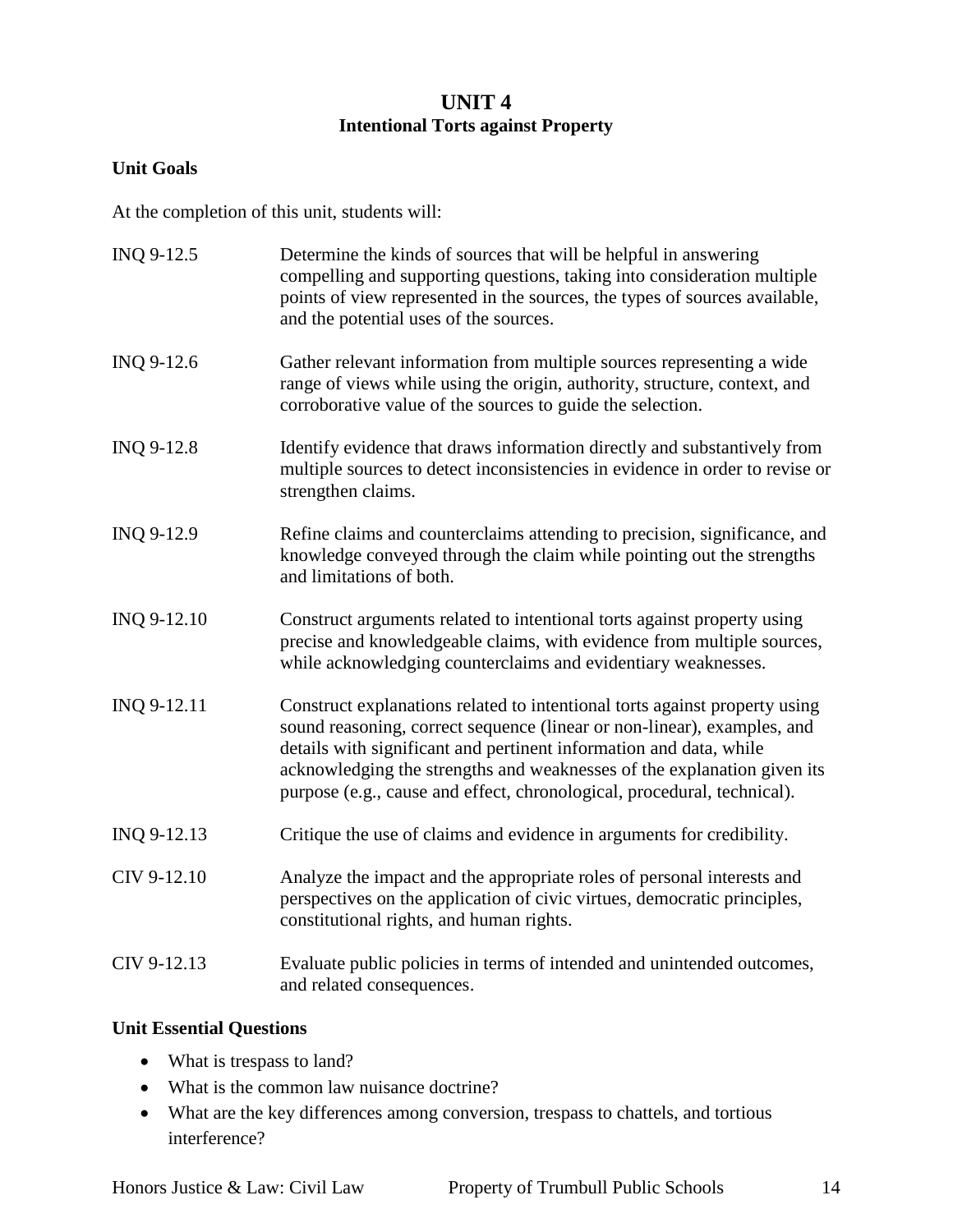What is the prima facie tort doctrine, and what is its importance?

## **Scope and Sequence**

- 1. Intentional torts against property
	- a. Real property vs. personal property
	- b. Trespass to land: Accidental or intentional intrusion
	- c. Nuisance: Public vs. private
	- d. Conversion
	- e. Trespass to chattel
	- f. Tortious interference

## **Assured Assessment**

Formative Assessment:

 At the conclusion of the first week of the unit, students will respond to a writing prompt that includes a problem-solving exercise. Students will be required to analyze the problem, write their solution, and then share their responses with classmates in a smallgroup and then the whole-group setting.

Summative Assessment:

 Students will be given a comprehensive fact pattern encompassing all of the topics discussed in the unit; there will be three different versions of the fact pattern. In groups, students will respond to their unique essay questions, and then present their answers to the whole class. Groups' written answers, as well as a sample answer from the teacher, will also be shared with the whole class.

## **Resources**

#### Core

 Michaud, Hillary J. *Tort Law: Concepts and Applications*. 2nd ed. New York: Pearson, 2014. Print. Chp. 4.

## Supplemental

- Larson, Aaron. "Premises Liability Law." ExpertLaw, May 8, 2018. [https://www.expertlaw.com/library/premises\\_liability/premises\\_liability.html.](https://www.expertlaw.com/library/premises_liability/premises_liability.html) Accessed October 9, 2020. Web.
- Larson, Aaron. "Shoplifting Laws and Punishments." ExpertLaw, May 8, 2018. [https://www.expertlaw.com/library/criminal-law/shoplifting-laws-and-punishments.](https://www.expertlaw.com/library/criminal-law/shoplifting-laws-and-punishments) Accessed October 9, 2020. Web.

## **Time Allotment**

• Approximately 2 weeks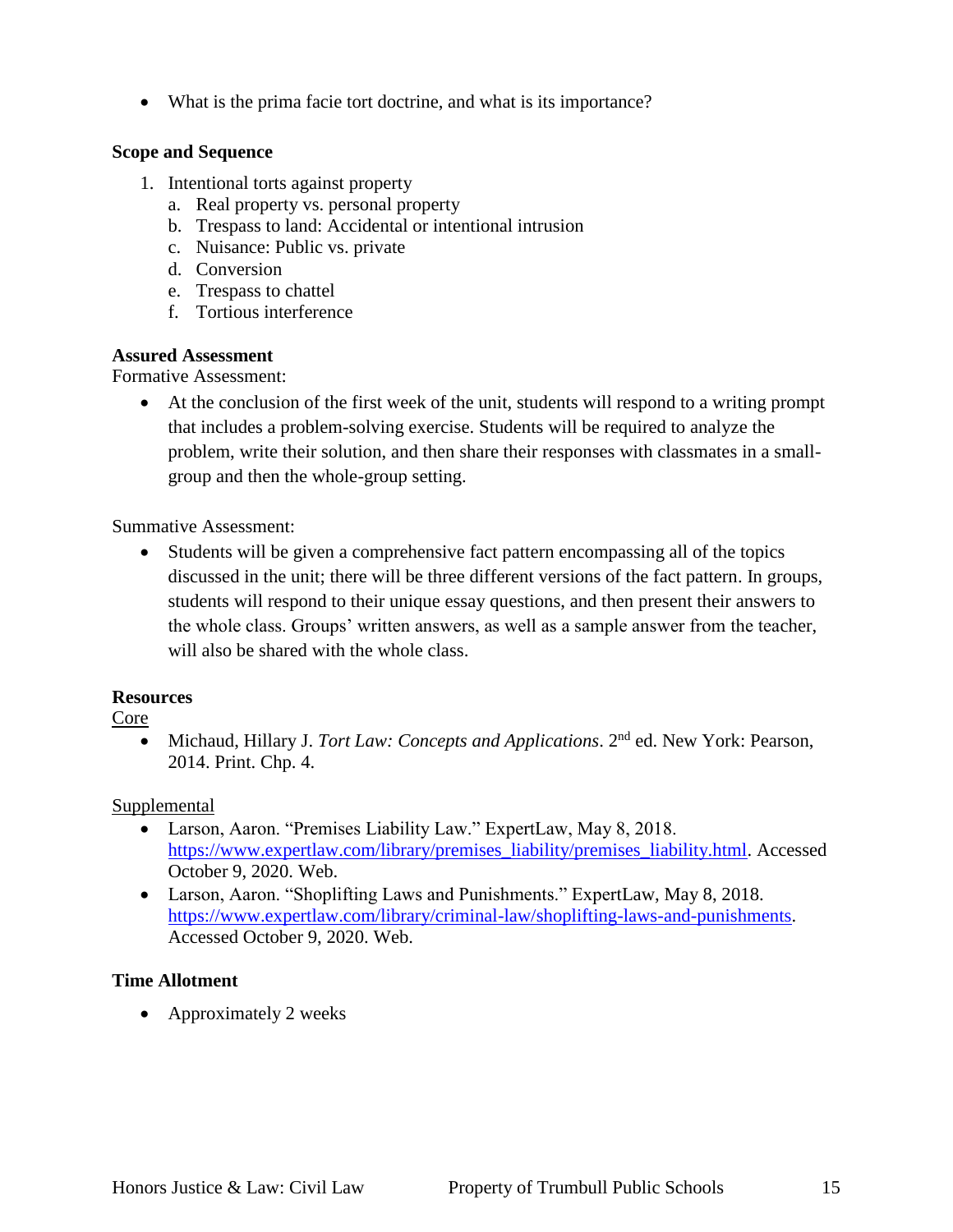## **UNIT 5 Defenses to Intentional Torts**

## **Unit Goals**

At the completion of this unit, students will:

| INQ 9-12.6  | Gather relevant information from multiple sources representing a wide<br>range of views while using the origin, authority, structure, context, and<br>corroborative value of the sources to guide the selection.                                                                                                                                                                           |
|-------------|--------------------------------------------------------------------------------------------------------------------------------------------------------------------------------------------------------------------------------------------------------------------------------------------------------------------------------------------------------------------------------------------|
| INQ 9-12.8  | Identify evidence that draws information directly and substantively from<br>multiple sources to detect inconsistencies in evidence in order to revise or<br>strengthen claims.                                                                                                                                                                                                             |
| INQ 9-12.9  | Refine claims and counterclaims attending to precision, significance, and<br>knowledge conveyed through the claim while pointing out the strengths<br>and limitations of both.                                                                                                                                                                                                             |
| INQ 9-12.10 | Construct arguments related to defenses to intentional torts using precise<br>and knowledgeable claims, with evidence from multiple sources, while<br>acknowledging counterclaims and evidentiary weaknesses.                                                                                                                                                                              |
| INQ 9-12.11 | Construct explanations related to defenses to intentional torts using sound<br>reasoning, correct sequence (linear or non-linear), examples, and details<br>with significant and pertinent information and data, while acknowledging<br>the strengths and weaknesses of the explanation given its purpose (e.g.,<br>cause and effect, chronological, procedural, technical).               |
| INQ 9-12.12 | Present adaptations of arguments and explanations that feature evocative<br>ideas and perspectives on issues and topics to reach a range of audiences<br>and venues outside the classroom using print and oral technologies (e.g.,<br>posters, essays, letters, debates, speeches, reports, and maps) and digital<br>technologies (e.g., internet, social media, and digital documentary). |
| INQ 9-12.13 | Critique the use of claims and evidence in arguments for credibility.                                                                                                                                                                                                                                                                                                                      |
| CIV 9-12.10 | Analyze the impact and the appropriate roles of personal interests and<br>perspectives on the application of civic virtues, democratic principles,<br>constitutional rights, and human rights.                                                                                                                                                                                             |
| CIV 9-12.13 | Evaluate public policies in terms of intended and unintended outcomes,<br>and related consequences.                                                                                                                                                                                                                                                                                        |

## **Unit Essential Questions**

- What are the defenses to intentional torts?
- What are the remedies to people harmed by intentional torts?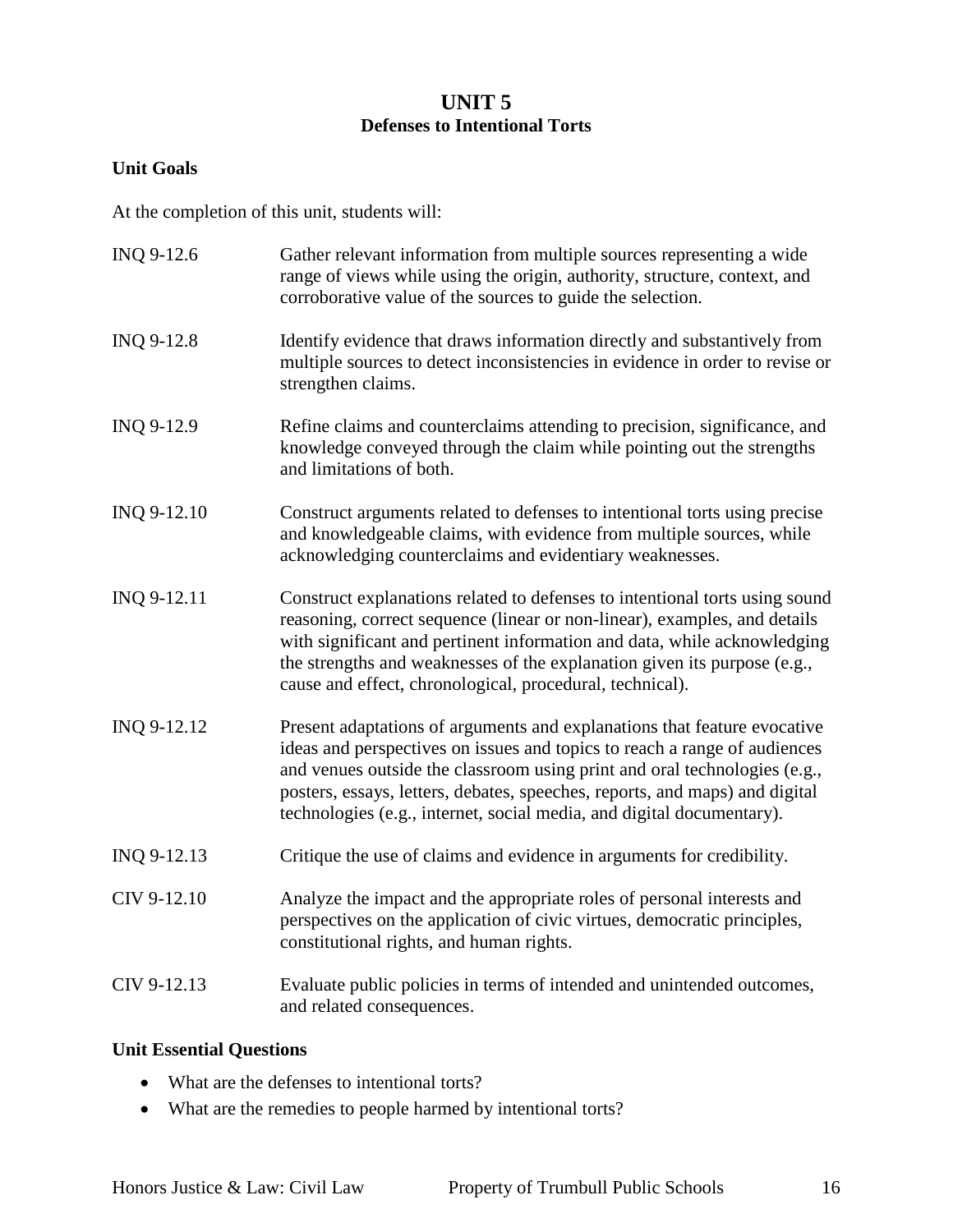#### **Scope and Sequence**

- 1. Tort defenses
- 2. Differences among affirmative defense, privilege, and immunity
- 3. The role of consent in a defense of a tort
- 4. Self-defense, and defense of others
- 5. Defense of property
- 6. Necessity
- 7. Justification
- 8. Remedies available
	- a. Compensatory damages vs. punitive damages vs. pain and suffering damages
- 9. Mitigation of damages doctrine

#### **Assured Assessment**

Formative Assessment:

 Students will be provided some picture free-writes in the style of Bard College's Institute for Writing and Thinking; the pictures will be designed to elicit responses about what might be happening, including what types of torts may be being committed as well as the appropriate defenses. Students will share their responses with their classmates.

Summative Assessment:

 Students will be given a unit quiz based on their understanding and comprehension of the collective defenses and remedies available in tort law. The quiz will include multiplechoice and short-answer questions, along with a fact pattern analysis essay for which students will read and analyze a particular situation to determine which if any defenses apply.

#### **Resources**

#### Core

 Michaud, Hillary J. *Tort Law: Concepts and Applications*. 2nd ed. New York: Pearson, 2014. Print. Chp. 5.

#### Supplemental

 "Assault and Battery: Defenses." [https://law.jrank.org/pages/4484/Assault-Battery-](https://law.jrank.org/pages/4484/Assault-Battery-Defenses.html/)[Defenses.html/.](https://law.jrank.org/pages/4484/Assault-Battery-Defenses.html/) Accessed October 9, 2020. Web.

## **Time Allotment**

Approximately 3 weeks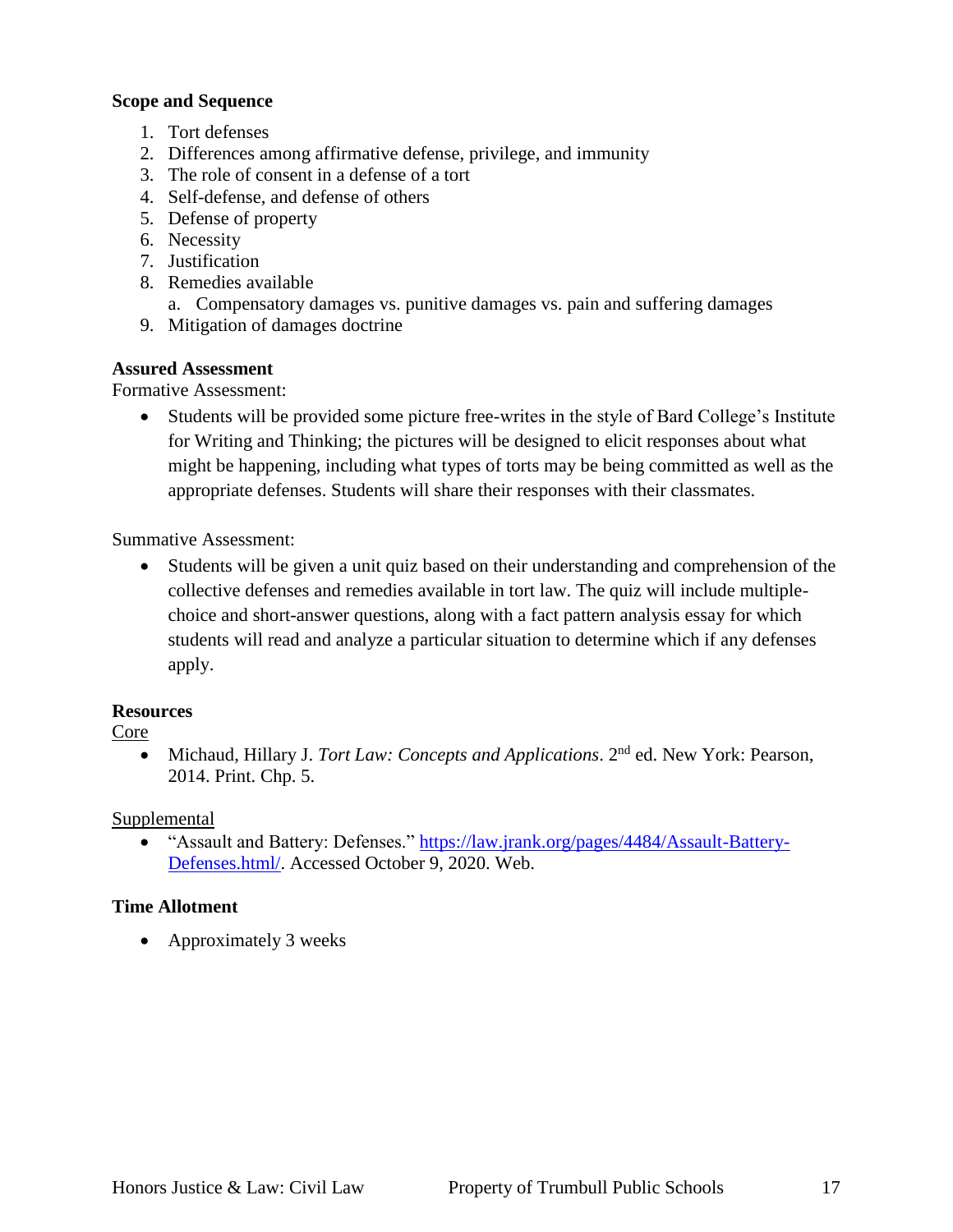## **UNIT 6 Negligence: The Elements of Duty of Care and Breach**

## **Unit Goals**

At the completion of this unit, students will:

| INQ 9-12.2  | Explain points of agreement and disagreement experts have about<br>interpretations and applications of disciplinary concepts and ideas<br>associated with a compelling question.                                 |
|-------------|------------------------------------------------------------------------------------------------------------------------------------------------------------------------------------------------------------------|
| INQ 9-12.6  | Gather relevant information from multiple sources representing a wide<br>range of views while using the origin, authority, structure, context, and<br>corroborative value of the sources to guide the selection. |
| INQ 9-12.8  | Identify evidence that draws information directly and substantively from<br>multiple sources to detect inconsistencies in evidence in order to revise or<br>strengthen claims.                                   |
| INQ 9-12.9  | Refine claims and counterclaims attending to precision, significance, and<br>knowledge conveyed through the claim while pointing out the strengths<br>and limitations of both.                                   |
| INQ 9-12.10 | Construct arguments related to negligence using precise and<br>knowledgeable claims, with evidence from multiple sources, while<br>acknowledging counterclaims and evidentiary weaknesses.                       |
| INQ 9-12.13 | Critique the use of claims and evidence in arguments for credibility.                                                                                                                                            |
| CIV 9-12.10 | Analyze the impact and the appropriate roles of personal interests and<br>perspectives on the application of civic virtues, democratic principles,<br>constitutional rights, and human rights.                   |
| CIV 9-12.13 | Evaluate public policies in terms of intended and unintended outcomes,<br>and related consequences.                                                                                                              |

#### **Unit Essential Questions**

- What is the concept of negligence?
- What are the essential elements of the tort of negligence?
- What are the elements of duty of care, and what are the elements of breach of duty of care?

## **Scope and Sequence**

- 1. The concept of the tort of negligence
- 2. Essential elements of the tort of negligence
	- a. Duty of care
	- b. Breach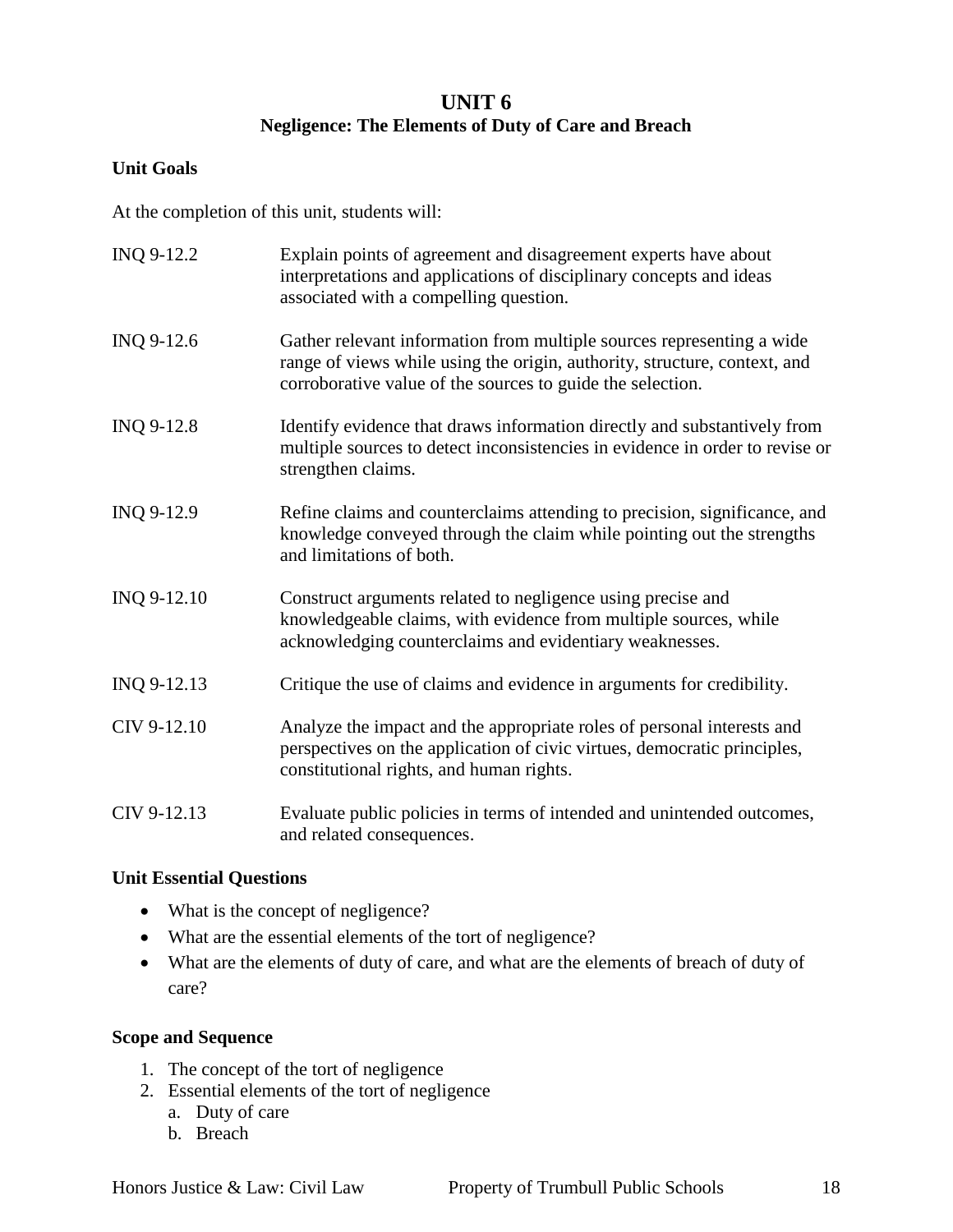- c. Causation
- d. Damages
- 3. Duty of care: To whom is it owed?
	- a. Foreseeable plaintiffs
	- b. Unforeseeable plaintiffs
	- c. Zone of danger test
- 4. Good Samaritan rule
- 5. Danger invites rescue doctrine
- 6. Duty owed by landholders
- 7. Trespasser rule
- 8. The attractive nuisance doctrine
- 9. Invitee vs. licensee
- 10. Res ipsa loquitor
- 11. Negligence per se

#### **Assured Assessment**

Formative Assessment:

 Students will receive formative assessments throughout this unit specific to the concepts addressed. Assessments will include fact pattern analysis questions.

Summative Assessment:

 This unit will not include a summative assessment; the summative assessment for the next unit will be based on the material of Units 6 & 7 combined.

#### **Resources**

Core

 Michaud, Hillary J. *Tort Law: Concepts and Applications*. 2nd ed. New York: Pearson, 2014. Print. Chp. 6.

#### **Supplemental**

- *Palsgraf v. Long Island RR Co.*, 162 N.E. 99 (1928).
- "Attractive Nuisance: A More Flexible Approach. *1959 Duke Law Journal*: 137-45. [https://scholarship.law.duke.edu/dlj/vol8/iss1/9/.](https://scholarship.law.duke.edu/dlj/vol8/iss1/9/) Accessed October 9, 2020. Web.

#### **Time Allotment**

• Approximately 2 weeks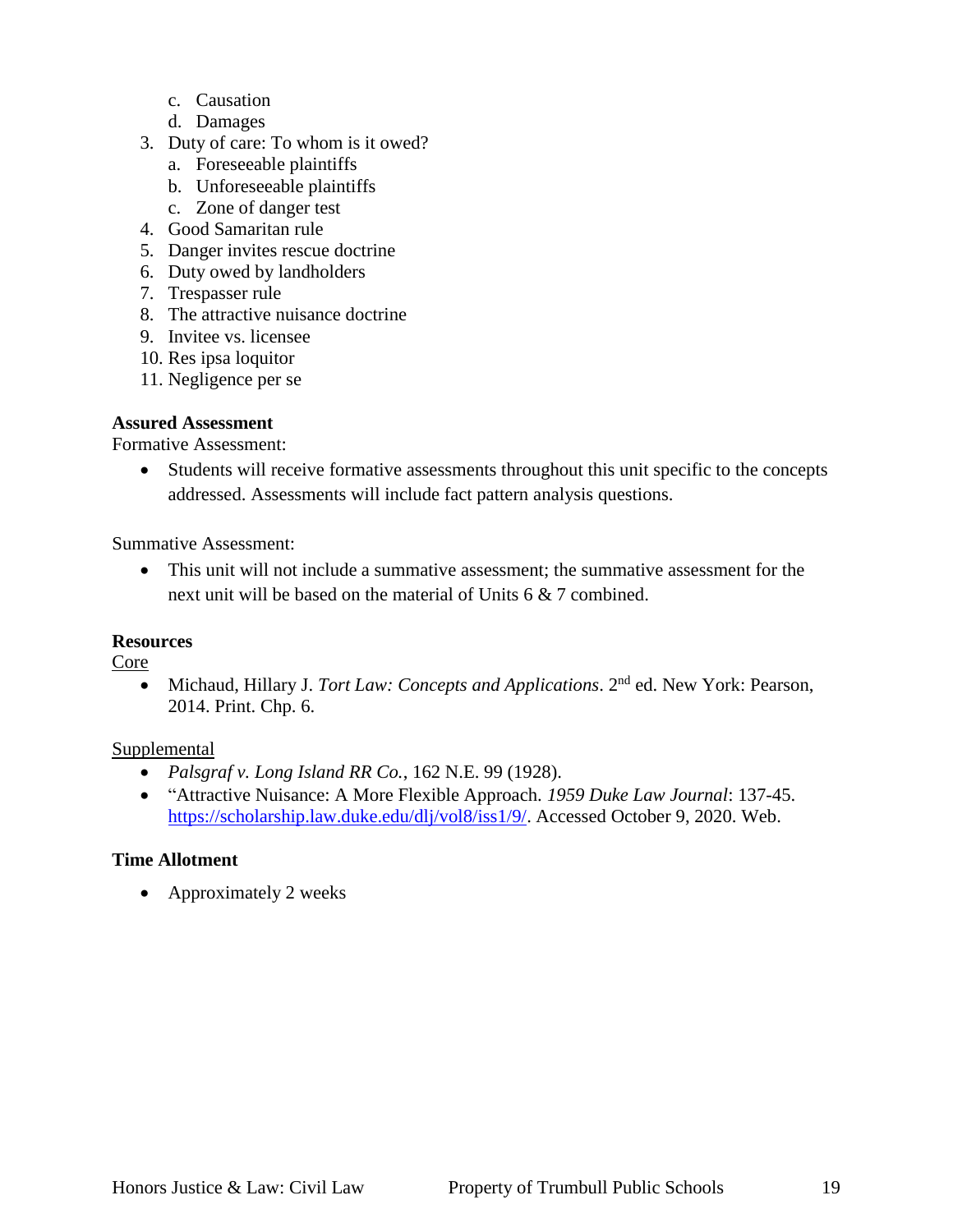## **UNIT 7 Negligence: The Elements of Causation and Damages**

## **Unit Goals**

At the completion of this unit, students will:

| INQ 9-12.6  | Gather relevant information from multiple sources representing a wide<br>range of views while using the origin, authority, structure, context, and<br>corroborative value of the sources to guide the selection.                                                                                                                                                                           |
|-------------|--------------------------------------------------------------------------------------------------------------------------------------------------------------------------------------------------------------------------------------------------------------------------------------------------------------------------------------------------------------------------------------------|
| INQ 9-12.8  | Identify evidence that draws information directly and substantively from<br>multiple sources to detect inconsistencies in evidence in order to revise or<br>strengthen claims.                                                                                                                                                                                                             |
| INQ 9-12.9  | Refine claims and counterclaims attending to precision, significance, and<br>knowledge conveyed through the claim while pointing out the strengths<br>and limitations of both.                                                                                                                                                                                                             |
| INQ 9-12.10 | Construct arguments related to negligence using precise and<br>knowledgeable claims, with evidence from multiple sources, while<br>acknowledging counterclaims and evidentiary weaknesses.                                                                                                                                                                                                 |
| INQ 9-12.11 | Construct explanations related to negligence using sound reasoning,<br>correct sequence (linear or non-linear), examples, and details with<br>significant and pertinent information and data, while acknowledging the<br>strengths and weaknesses of the explanation given its purpose (e.g., cause<br>and effect, chronological, procedural, technical).                                  |
| INQ 9-12.12 | Present adaptations of arguments and explanations that feature evocative<br>ideas and perspectives on issues and topics to reach a range of audiences<br>and venues outside the classroom using print and oral technologies (e.g.,<br>posters, essays, letters, debates, speeches, reports, and maps) and digital<br>technologies (e.g., internet, social media, and digital documentary). |
| INQ 9-12.13 | Critique the use of claims and evidence in arguments for credibility.                                                                                                                                                                                                                                                                                                                      |
| CIV 9-12.6  | Critique relationships among governments, civil societies, and economic<br>markets.                                                                                                                                                                                                                                                                                                        |
| CIV 9-12.8  | Evaluate social and political systems in different contexts, times, and<br>places that promote civic virtues and enact democratic principles.                                                                                                                                                                                                                                              |
| CIV 9-12.10 | Analyze the impact and the appropriate roles of personal interests and<br>perspectives on the application of civic virtues, democratic principles,<br>constitutional rights, and human rights.                                                                                                                                                                                             |
| CIV 9-12.13 | Evaluate public policies in terms of intended and unintended outcomes,<br>and related consequences.                                                                                                                                                                                                                                                                                        |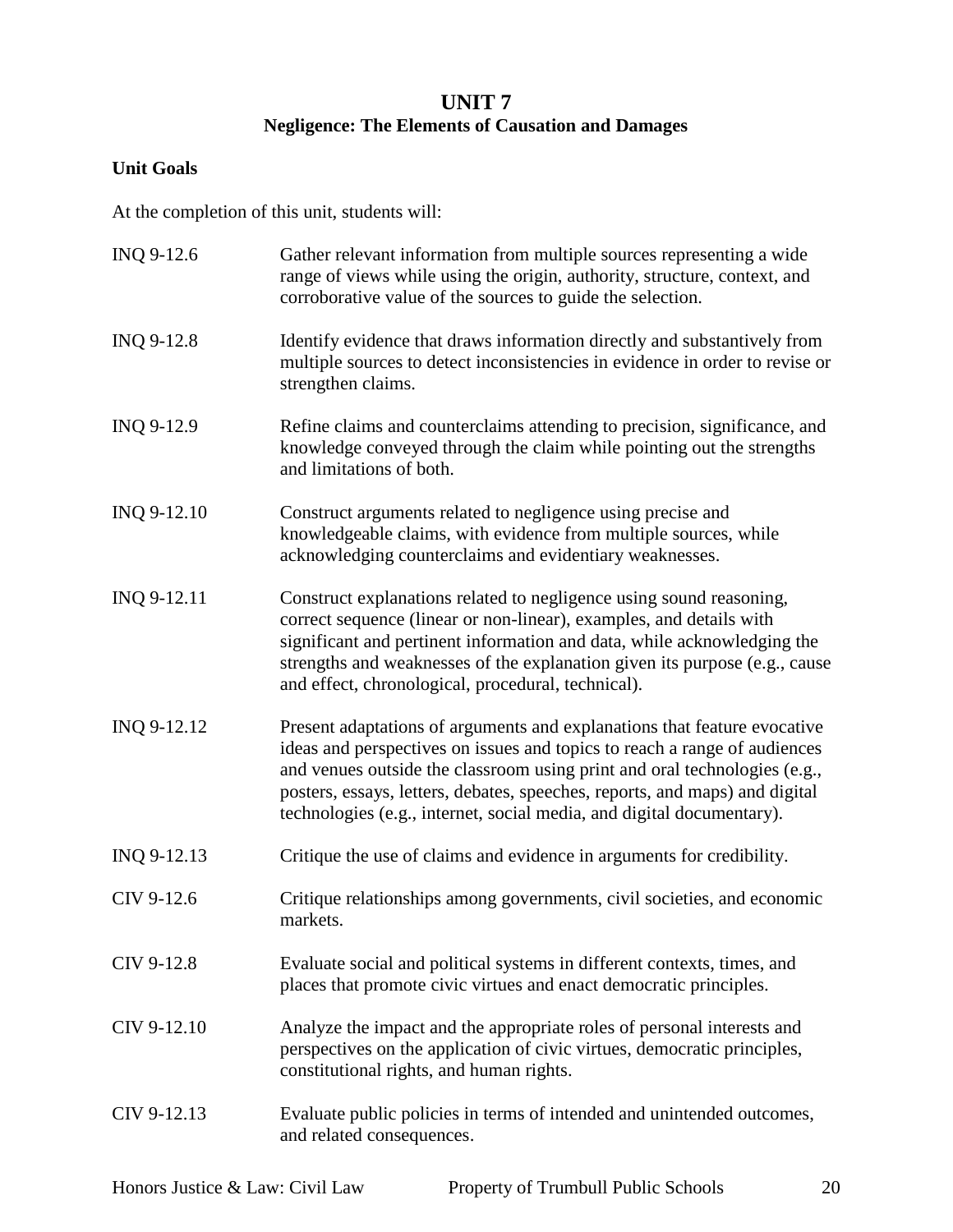CIV 9-12.14 Analyze historical, contemporary, and emerging means of changing societies, promoting the common good, and protecting rights.

#### **Unit Essential Questions**

- What are the elements of causation and damages as related to negligence?
- What are the key differences between fact and proximate cause?
- What are the essential elements of damages?

#### **Scope and Sequence**

- 1. The causation element
	- a. Cause in fact
	- b. Proximate cause
	- c. The eggshell doctrine
	- d. Intervening and superseding causes
- 2. The damage element
	- a. Avoidable consequences doctrine
	- b. Collateral source rules

#### **Assured Assessment**

Formative Assessment:

 Students will receive formative assessments throughout this unit specific to the concepts addressed. Assessments will include fact pattern analysis questions.

Summative Assessment:

 Students will be given a quiz based on their understanding and comprehension of the tort of negligence as presented in Units 6 & 7. The quiz will include multiple-choice and short-answer questions, along with two longer fact pattern analysis essay for which students will read and analyze particular situations that apply to negligence.

#### **Resources**

Core

 Michaud, Hillary J. *Tort Law: Concepts and Applications*. 2nd ed. New York: Pearson, 2014. Print. Chp. 7.

#### Supplemental

- *Castillo v. Young*, 720 N.W.2d 40 (2006).
- *The Practice*, TV show (clips).

#### **Time Allotment**

• Approximately 2 weeks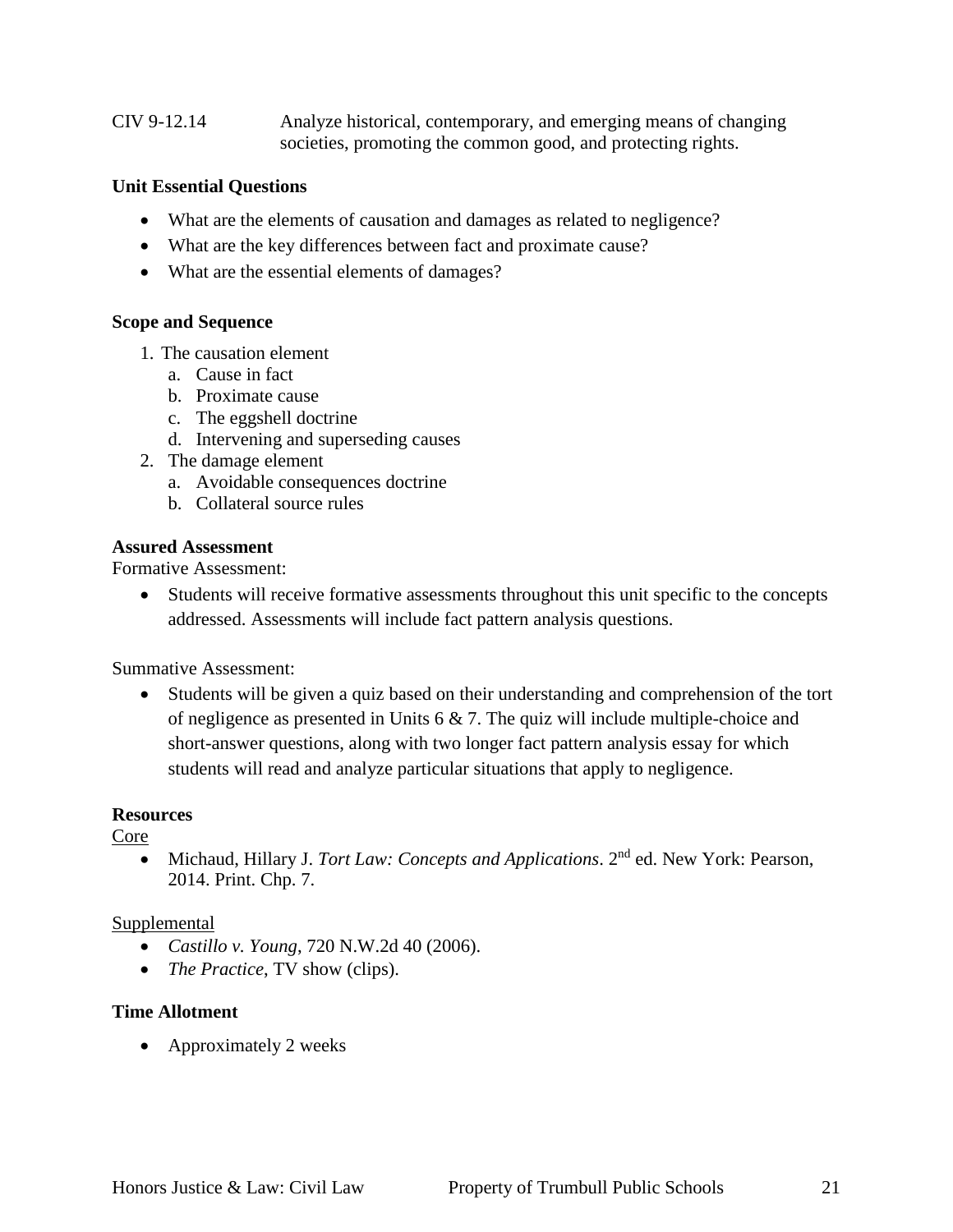## **UNIT 8 Defenses to Negligence, and Remedies**

## **Unit Goals**

At the completion of this unit, students will:

| INQ 9-12.6  | Gather relevant information from multiple sources representing a wide<br>range of views while using the origin, authority, structure, context, and<br>corroborative value of the sources to guide the selection.                                                                                                                                                                           |
|-------------|--------------------------------------------------------------------------------------------------------------------------------------------------------------------------------------------------------------------------------------------------------------------------------------------------------------------------------------------------------------------------------------------|
| INQ 9-12.8  | Identify evidence that draws information directly and substantively from<br>multiple sources to detect inconsistencies in evidence in order to revise or<br>strengthen claims.                                                                                                                                                                                                             |
| INQ 9-12.9  | Refine claims and counterclaims attending to precision, significance, and<br>knowledge conveyed through the claim while pointing out the strengths<br>and limitations of both.                                                                                                                                                                                                             |
| INQ 9-12.10 | Construct arguments related to defenses to negligence, and remedies,<br>using precise and knowledgeable claims, with evidence from multiple<br>sources, while acknowledging counterclaims and evidentiary weaknesses.                                                                                                                                                                      |
| INQ 9-12.11 | Construct explanations related to defenses to negligence, and remedies,<br>using sound reasoning, correct sequence (linear or non-linear), examples,<br>and details with significant and pertinent information and data, while<br>acknowledging the strengths and weaknesses of the explanation given its<br>purpose (e.g., cause and effect, chronological, procedural, technical).       |
| INQ 9-12.12 | Present adaptations of arguments and explanations that feature evocative<br>ideas and perspectives on issues and topics to reach a range of audiences<br>and venues outside the classroom using print and oral technologies (e.g.,<br>posters, essays, letters, debates, speeches, reports, and maps) and digital<br>technologies (e.g., internet, social media, and digital documentary). |
| INQ 9-12.13 | Critique the use of claims and evidence in arguments for credibility.                                                                                                                                                                                                                                                                                                                      |
| CIV 9-12.6  | Critique relationships among governments, civil societies, and economic<br>markets.                                                                                                                                                                                                                                                                                                        |
| CIV 9-12.8  | Evaluate social and political systems in different contexts, times, and<br>places that promote civic virtues and enact democratic principles.                                                                                                                                                                                                                                              |
| CIV 9-12.10 | Analyze the impact and the appropriate roles of personal interests and<br>perspectives on the application of civic virtues, democratic principles,<br>constitutional rights, and human rights.                                                                                                                                                                                             |
| CIV 9-12.13 | Evaluate public policies in terms of intended and unintended outcomes,<br>and related consequences.                                                                                                                                                                                                                                                                                        |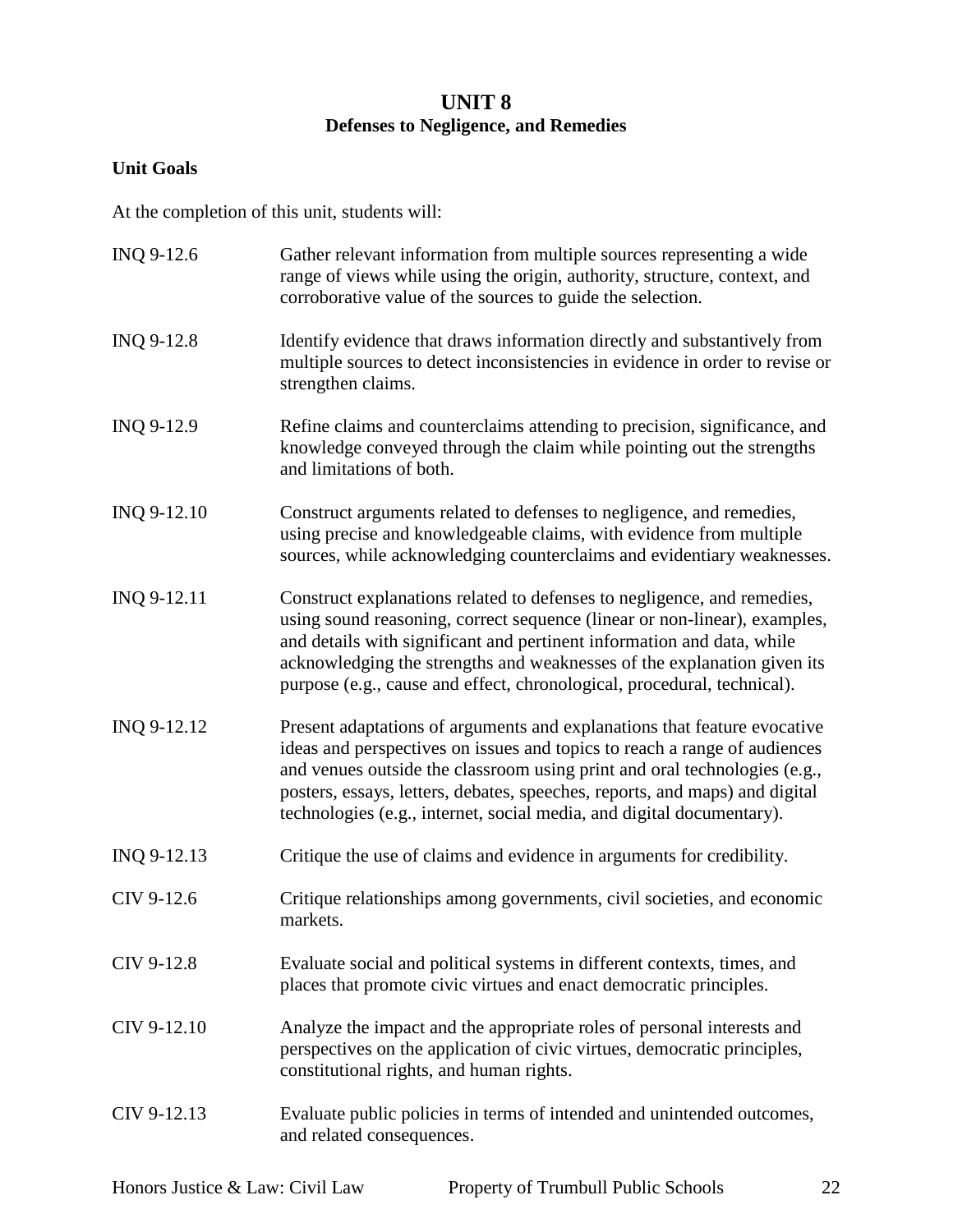#### CIV 9-12.14 Analyze historical, contemporary, and emerging means of changing societies, promoting the common good, and protecting rights.

#### **Unit Essential Questions**

- What is the defense of contributory negligence?
- What is the last clear chance doctrine?
- What is the defense of comparative negligence?
- What is assumption of risk?
- What is immunity, and what are its various types?
- What are the various remedies for negligence?

#### **Scope and Sequence**

- 1. Three major defenses to the tort of negligence
- 2. Contributory negligence
	- a. Last clear chance doctrine
- 3. Comparative negligence
- 4. Assumption of risk
	- a. Vicarious liability
- 5. Immunity
	- a. Absolute vs. qualified
	- b. Governmental or sovereign
- 6. Remedies for negligence: Damages
	- a. Compensatory
	- b. Punitive
	- c. Pain and suffering

#### **Assured Assessment**

Formative Assessment:

 There will be two formative assessments in this unit, one at the completion of each week. Each assessment will be writing-based, and will require students to respond to a writing prompt that includes a problem-solving exercise. Students will be required to analyze the problem, write their solution, and then share their responses with classmates in a smallgroup and then the whole-group setting.

Summative Assessment:

 Students will be given a unit quiz based on their understanding and comprehension of the background of defenses and remedies for negligence. The quiz will include multiplechoice and short-answer questions, along with a fact pattern analysis essay for which students will read and analyze a particular situation related to defenses and remedies for negligence.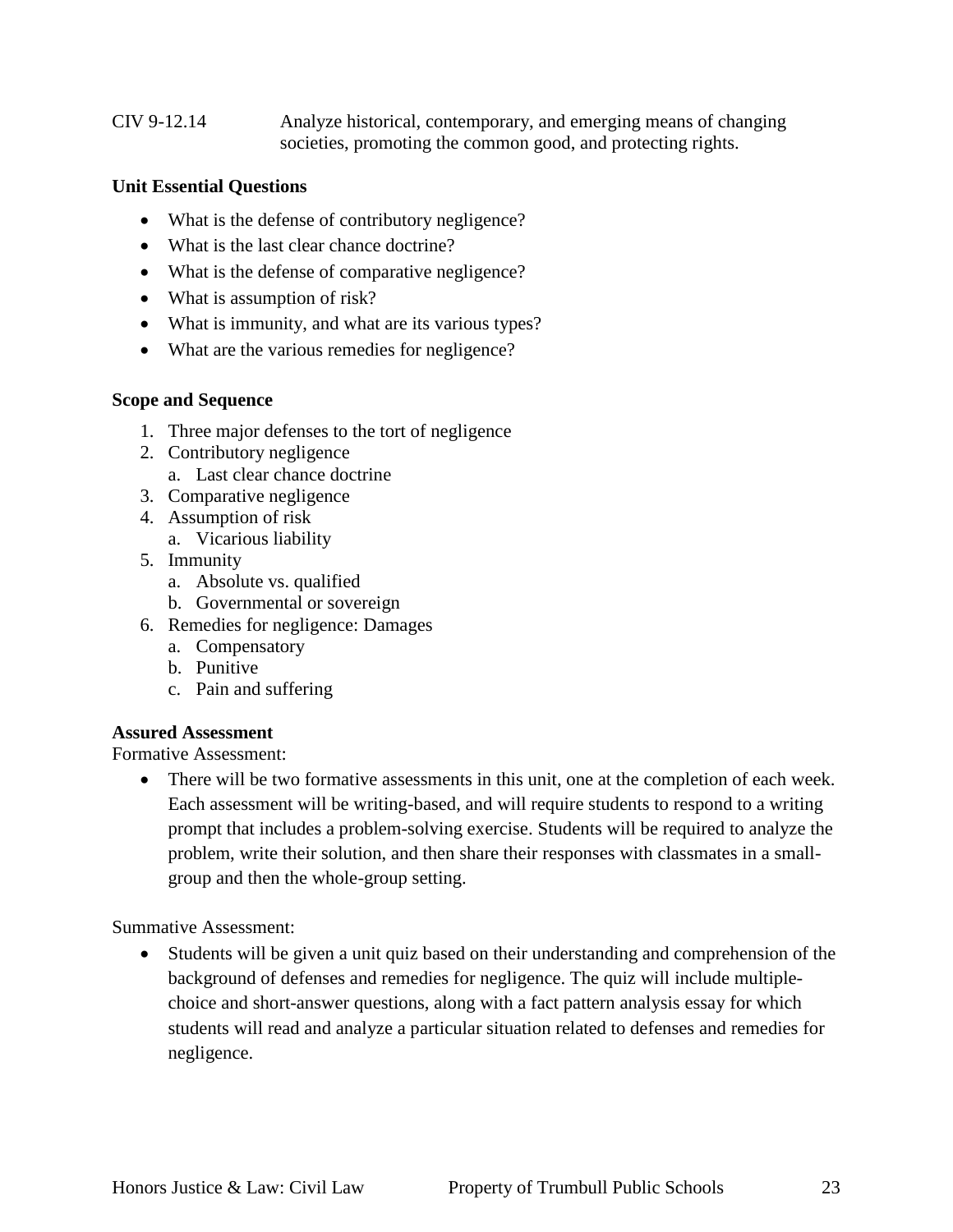#### **Resources**

## **Core**

 Michaud, Hillary J. *Tort Law: Concepts and Applications*. 2nd ed. New York: Pearson, 2014. Print. Chp. 9.

## **Time Allotment**

• Approximately 2 weeks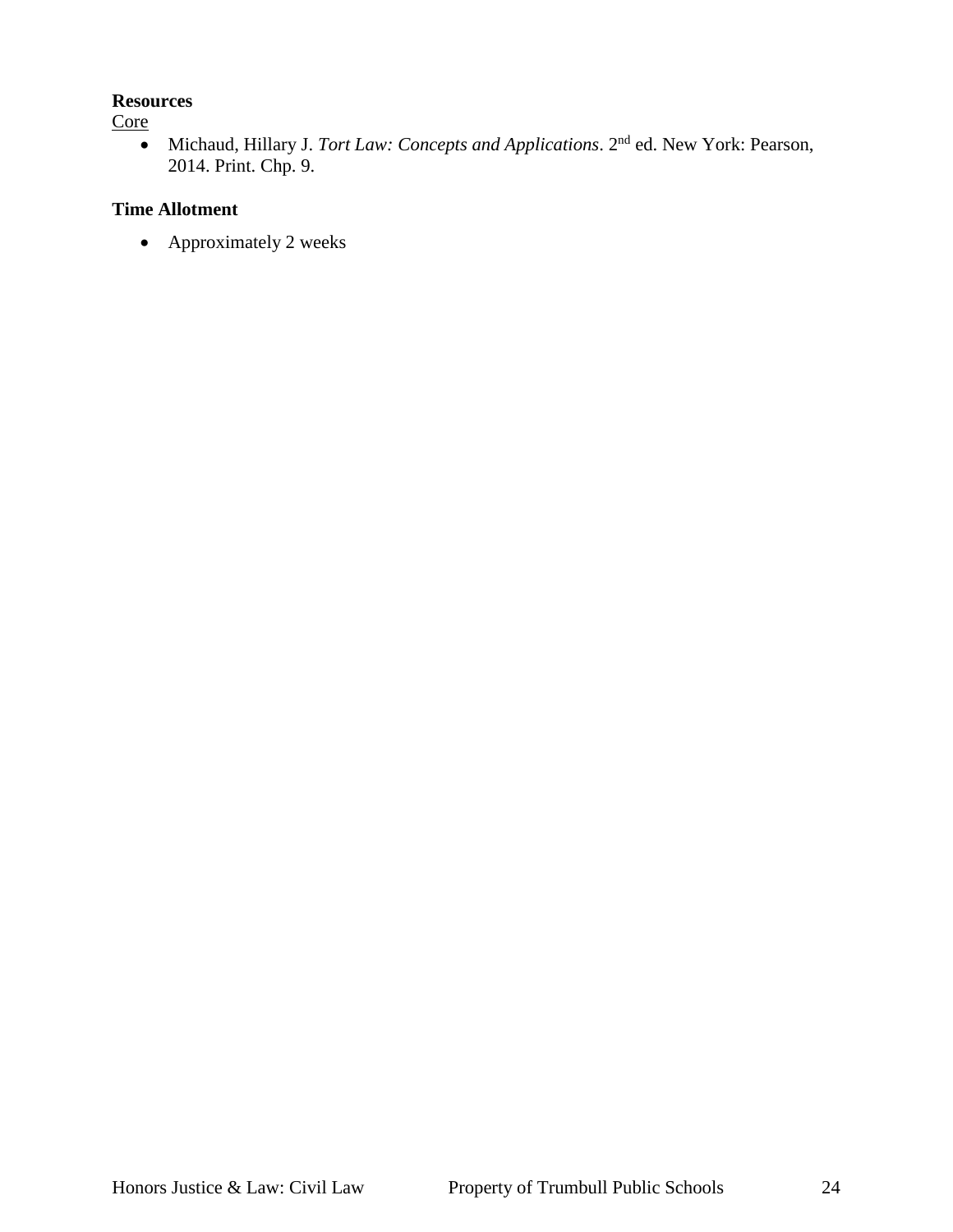## **CULMINATING ACTIVITY Research Paper: Law Review Article**

Toward the end of the course, students will be introduced to a major project spanning several weeks: creation of Trumbull High School's Law Review. A portion of class time each week will be dedicated to providing students research and writing time to create a scholarly law review article on the legal topic of their choice. This law review will focus on legal issues considered of interest to young adults.

A full description and assignment rubric are in the Appendix to this Curriculum Guide.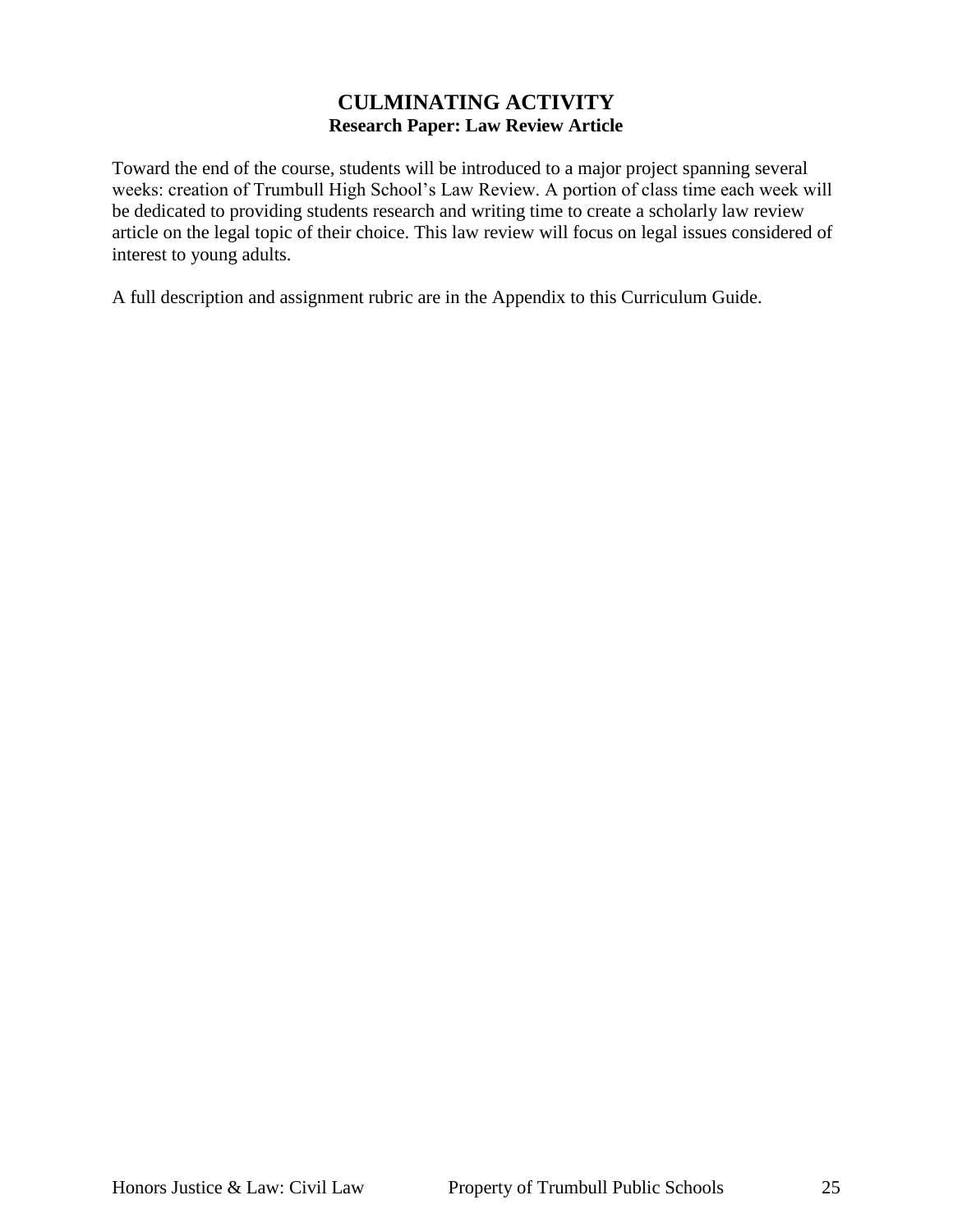## **COURSE CREDIT**

One-half credit in social studies One class period daily for a half year

# **PREREQUISITES**

None

# **ASSURED STUDENT PERFORMANCE RUBRICS**

- Trumbull High School School-Wide Reading Rubric (attached)
- Trumbull High School School-Wide Writing Rubric (attached)
- Trumbull High School School-Wide Social & Civic Expectations Rubric (attached)
- Honors Justice & Law Legal Writing Rubric (attached)
- Honors Justice & Law Research Paper: Law Review Article & Rubric (attached)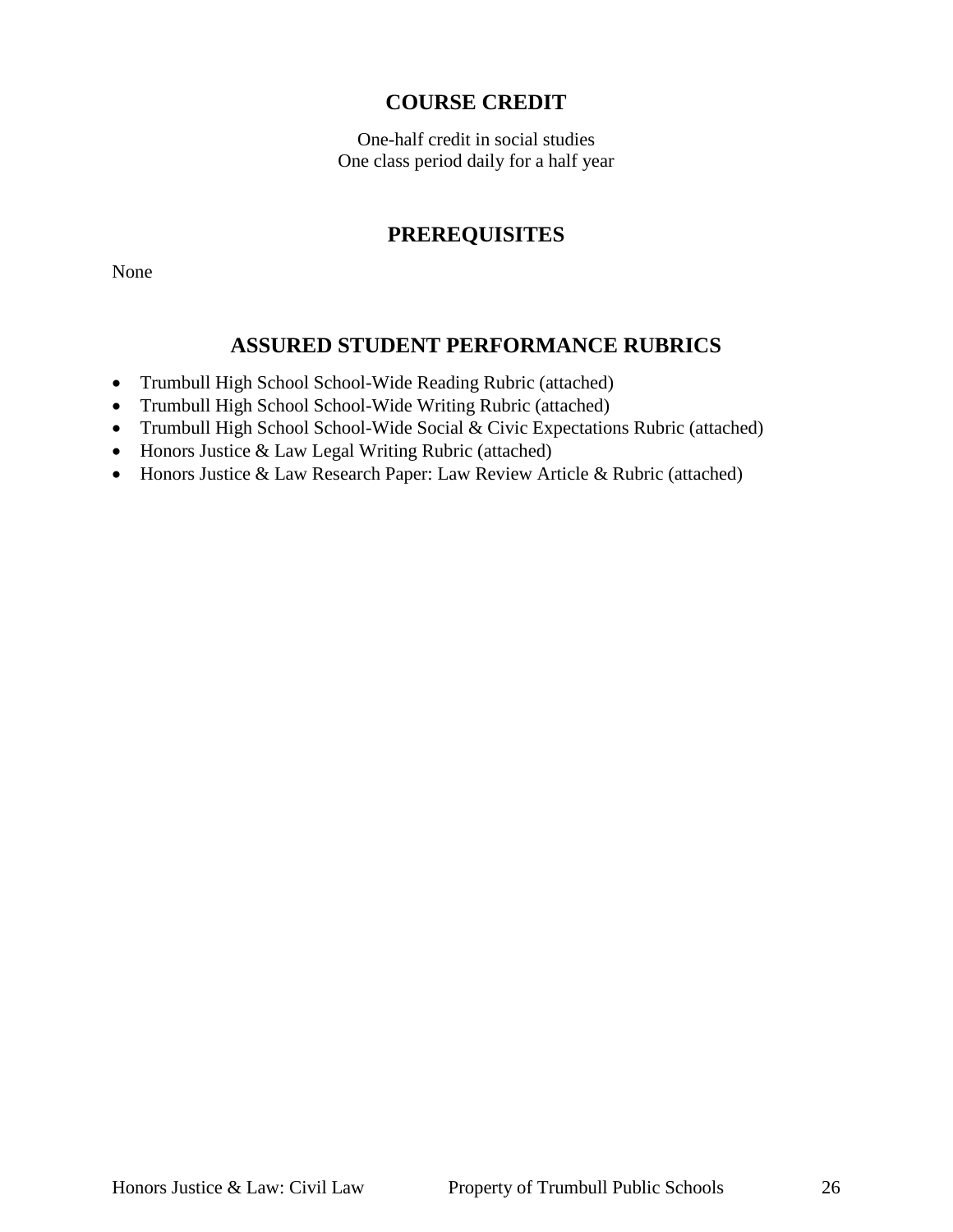# **Trumbull High School School-Wide Reading Rubric**

| Category/<br>Weight | <b>Exemplary</b><br>4                                                                                                                                                                                                                                                                                                                                      | Goal<br>3                                                                                                                                                                                                                                                                | <b>Working Toward Goal</b><br>2                                                                                                                                                                                                                                     | <b>Needs Support</b><br>$1-0$                                                                                                                                                                                                                                                                         |
|---------------------|------------------------------------------------------------------------------------------------------------------------------------------------------------------------------------------------------------------------------------------------------------------------------------------------------------------------------------------------------------|--------------------------------------------------------------------------------------------------------------------------------------------------------------------------------------------------------------------------------------------------------------------------|---------------------------------------------------------------------------------------------------------------------------------------------------------------------------------------------------------------------------------------------------------------------|-------------------------------------------------------------------------------------------------------------------------------------------------------------------------------------------------------------------------------------------------------------------------------------------------------|
| Respond<br>X_       | Demonstrates<br>exceptional<br>understanding of text<br>by:<br>• Clearly identifying<br>the purpose of the<br>text<br>• Providing initial<br>reaction richly<br>supported by text<br>• Providing a<br>perceptive<br>interpretation                                                                                                                         | Demonstrates<br>understanding of text by:<br>• Identifying the<br>fundamental purpose<br>of the text<br>• Providing initial<br>reaction supported by<br>text<br>• Providing a<br>clear/straightforward<br>interpretation of the<br>text                                  | Demonstrates general understanding<br>of text by:<br>• Partially identifying the purpose of<br>the text<br>• Providing initial reaction somewhat<br>supported by text<br>• Providing a superficial interpretation<br>of the text                                    | Demonstrates limited<br>or no understanding of<br>text by:<br>• Not identifying the<br>purpose of the text<br>• Providing initial<br>reaction not<br>supported by text<br>· Providing an<br>interpretation not<br>supported by the text                                                               |
| Interpret<br>X      | Demonstrates<br>exceptional<br>interpretation of text<br>by:<br>• Extensively<br>reshaping,<br>reflecting, revising,<br>and/or<br>deepening initial<br>understanding<br>• Constructing<br>insightful and<br>perceptive ideas<br>about the text.<br>• Actively raising<br>critical questions<br>and exploring<br>multiple<br>interpretations of<br>the text | Demonstrates ability to<br>interpret text by:<br>• Reshaping, reflecting,<br>revising, and/or<br>deepening initial<br>understanding<br>• Summarizing main<br>ideas of text<br>• Actively interpreting<br>text by raising<br>questions and looking<br>for answers in text | Demonstrates general ability to<br>interpret text by:<br>• Guided reflection and/or revision of<br>initial understanding<br>• Summarizing some of the main<br>ideas of text<br>• Guided interpretation of text by<br>locating answers to given questions<br>in text | Demonstrates limited<br>ability to interpret text<br>as evidenced by:<br>• Struggle to<br>implement guided<br>reflection and/or<br>revision of initial<br>understanding<br>• Struggle to<br>summarize any main<br>ideas of text<br>• Struggle to answer<br>questions by locating<br>responses in text |
| Connect<br>X.       | Demonstrates<br>perceptive<br>connections<br>• text-to-text<br>• text-to-self<br>• text-to-world                                                                                                                                                                                                                                                           | Demonstrates specific<br>connections<br>• text-to-text<br>• text-to-self<br>• text-to-world                                                                                                                                                                              | Demonstrates general connections<br>• text-to-text<br>• text-to-self<br>• text-to-world                                                                                                                                                                             | Struggles to make<br>connections<br>• text-to-text<br>• text-to-self<br>• text-to-world                                                                                                                                                                                                               |
| Evaluate<br>X       | Demonstrates<br>insightful evaluation<br>of text by one or<br>more of the<br>following:<br>• Critical analysis to<br>create a conclusion<br>supported by the<br>text<br>• Perceptive<br>judgments about<br>the quality of the<br>text<br>• Synthesis of text<br>• Expression of a<br>personal opinion                                                      | Demonstrates an<br>evaluation of text by one<br>or more of the following:<br>• Critical analysis to<br>form a conclusion<br>from the text<br>• Thoughtful judgments<br>about the quality of the<br>text<br>• Evaluation of text to<br>express personal<br>opinion(s)     | Demonstrates a general evaluation of<br>text by one or more of the following:<br>• Formulation of a superficial<br>conclusion from the text<br>• Assessment of the quality of the text<br>• Use of text to express personal<br>opinion(s)                           | Demonstrates a struggle<br>to evaluate the text by<br>one or more of the<br>following:<br>• Formulation of a<br>conclusion from the<br>text<br>• Assessment of the<br>quality of the text<br>• Use of text to express<br>personal opinion(s)                                                          |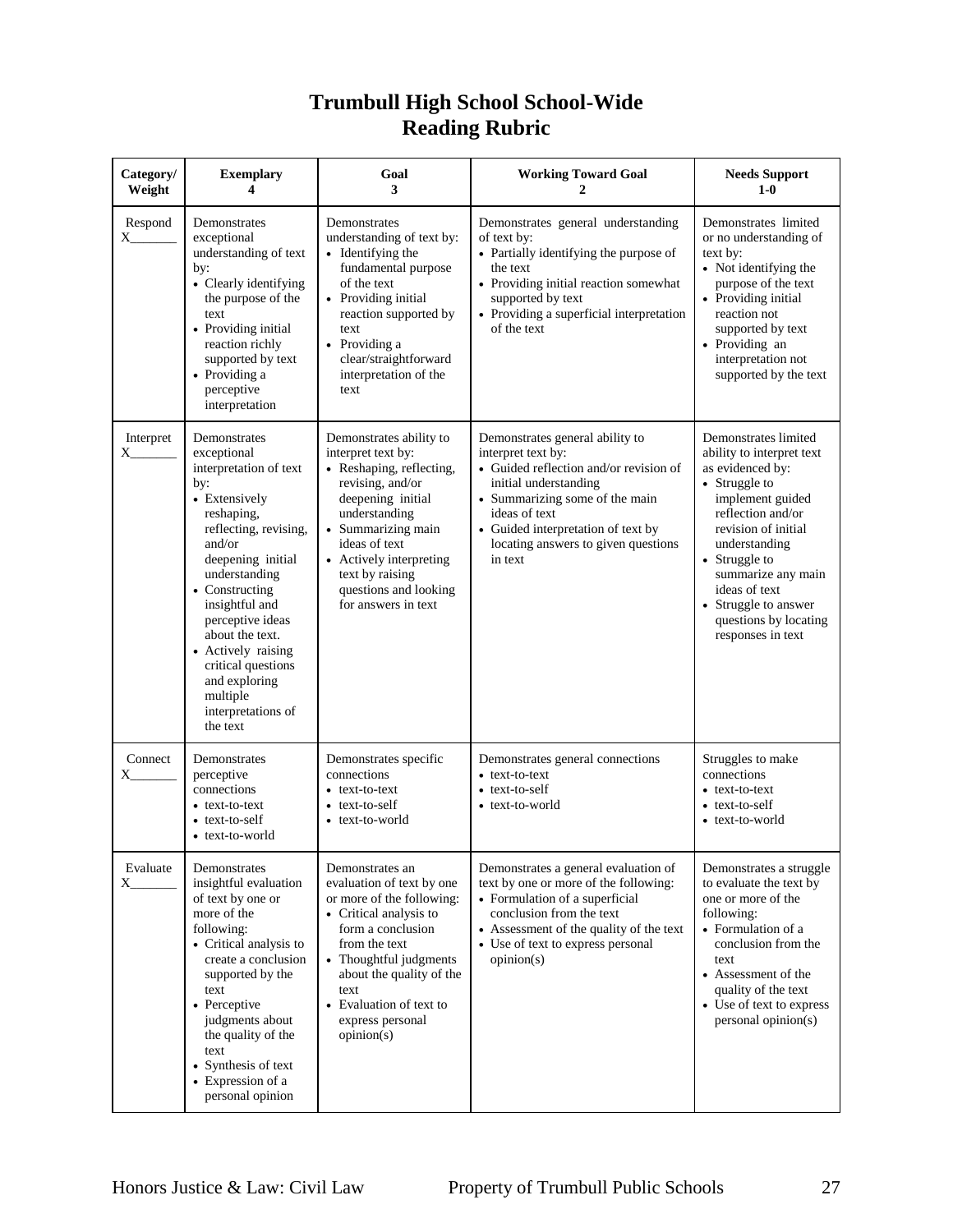| Category/<br>Weight            | <b>Exemplary</b><br><b>Student work:</b>                                                                                                                                                                               | Goal<br>3<br><b>Student work:</b>                                                                                                                                                                          | <b>Working Toward Goal</b><br><b>Student work:</b>                                                                                                                                     | <b>Needs Support</b><br>$1-0$<br><b>Student work:</b>                                                                                                                                                          |
|--------------------------------|------------------------------------------------------------------------------------------------------------------------------------------------------------------------------------------------------------------------|------------------------------------------------------------------------------------------------------------------------------------------------------------------------------------------------------------|----------------------------------------------------------------------------------------------------------------------------------------------------------------------------------------|----------------------------------------------------------------------------------------------------------------------------------------------------------------------------------------------------------------|
| Purpose<br>X.                  | • Establishes and maintains<br>a clear purpose<br>• Demonstrates an<br>insightful understanding<br>of audience and task                                                                                                | • Establishes and<br>maintains a purpose<br>• Demonstrates an<br>accurate awareness of<br>audience and task                                                                                                | • Establishes a purpose<br>• Demonstrates an<br>awareness of audience<br>and task                                                                                                      | • Does not establish a<br>clear purpose<br>• Demonstrates<br>limited/no awareness<br>of audience and task                                                                                                      |
| Organization<br>X.             | • Reflects sophisticated<br>organization throughout<br>• Demonstrates logical<br>progression of ideas<br>• Maintains a clear focus<br>• Utilizes effective<br>transitions                                              | • Reflects organization<br>throughout<br>• Demonstrates logical<br>progression of ideas<br>• Maintains a focus<br>Utilizes transitions                                                                     | • Reflects some<br>organization throughout<br>• Demonstrates logical<br>progression of ideas at<br>times<br>• Maintains a vague focus<br>• May utilize some<br>ineffective transitions | • Reflects little/no<br>organization<br>• Lacks logical<br>progression of ideas<br>• Maintains little/no<br>focus<br>• Utilizes ineffective or<br>no transitions                                               |
| Content<br>X.                  | • Is accurate, explicit, and<br>vivid<br>• Exhibits ideas that are<br>highly developed and<br>enhanced by specific<br>details and examples                                                                             | • Is accurate and<br>relevant<br>• Exhibits ideas that are<br>developed and<br>supported by details<br>and examples                                                                                        | • May contain some<br>inaccuracies<br>• Exhibits ideas that are<br>partially supported by<br>details and examples                                                                      | • Is inaccurate and<br>unclear<br>• Exhibits limited/no<br>ideas supported by<br>specific details and<br>examples                                                                                              |
| Use of<br>Language<br>$X \sim$ | • Demonstrates excellent<br>use of language<br>• Demonstrates a highly<br>effective use of standard<br>writing that enhances<br>communication<br>• Contains few or no<br>errors. Errors do not<br>detract from meaning | Demonstrates<br>$\bullet$<br>competent use of<br>language<br>• Demonstrates<br>effective use of<br>standard writing<br>conventions<br>• Contains few errors.<br>Most errors do not<br>detract from meaning | • Demonstrates use of<br>language<br>• Demonstrates use of<br>standard writing<br>conventions<br>• Contains errors that<br>detract from meaning                                        | Demonstrates limited<br>$\bullet$<br>competency in use of<br>language<br>Demonstrates limited<br>use of standard<br>writing conventions<br>• Contains errors that<br>make it difficult to<br>determine meaning |

# **Trumbull High School School-Wide Writing Rubric**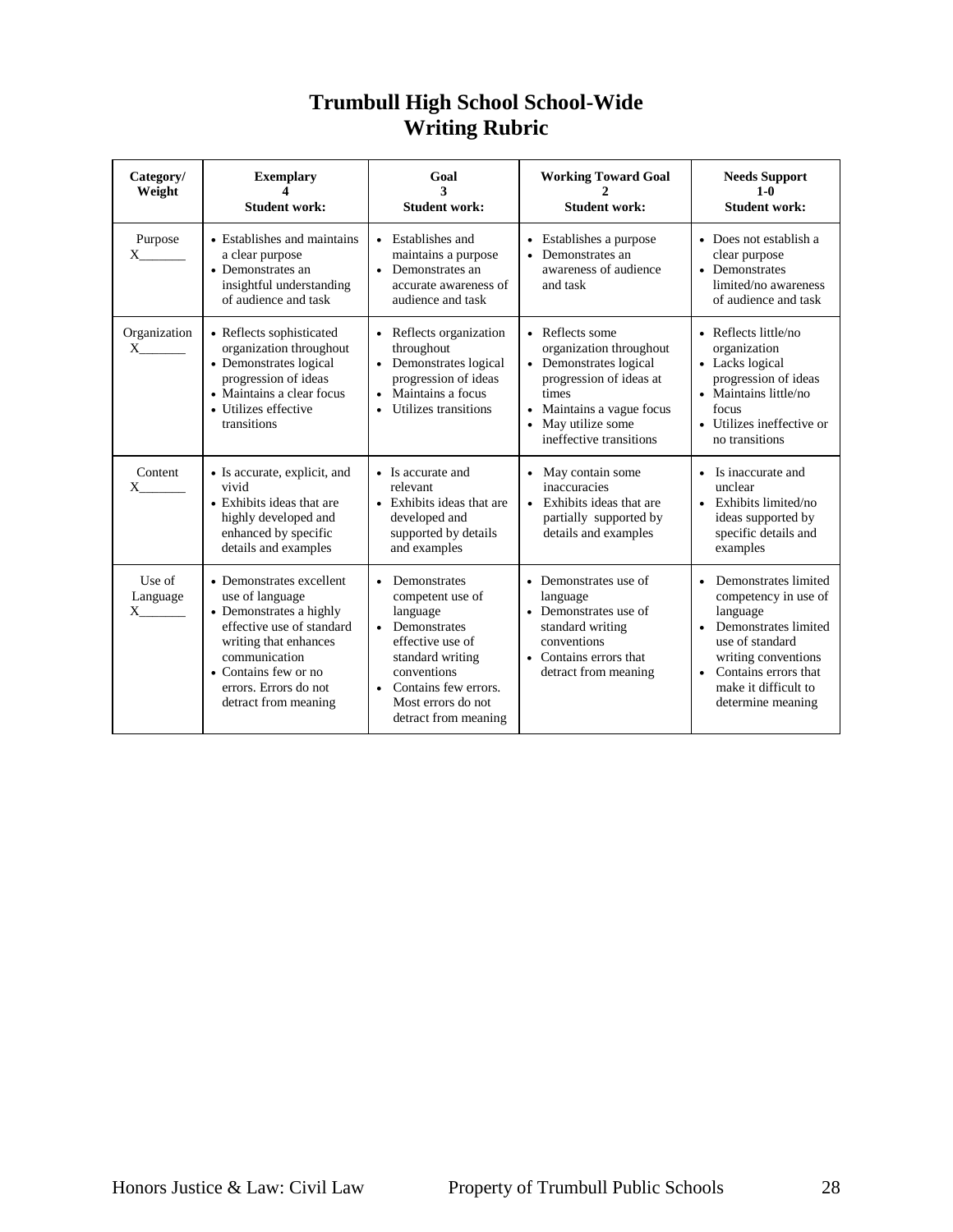# **Trumbull High School School-Wide Social and Civic Expectations Rubric**

| Category/<br>Weight                                     | <b>Exemplary</b>                                                                                                                                                  | Goal<br>3                                                                                                                                                        | <b>Working Toward Goal</b>                                                                                                                                      | <b>Needs Support</b><br>$1-0$                                                                                                                                           |
|---------------------------------------------------------|-------------------------------------------------------------------------------------------------------------------------------------------------------------------|------------------------------------------------------------------------------------------------------------------------------------------------------------------|-----------------------------------------------------------------------------------------------------------------------------------------------------------------|-------------------------------------------------------------------------------------------------------------------------------------------------------------------------|
| Responsibility<br>for Self<br>$X \qquad \qquad$         | • Highly self-directed<br>• Consistently displays<br>ethical conduct in the<br>classroom and on<br>campus                                                         | Self-directed<br>$\bullet$<br>Displays ethical<br>$\bullet$<br>conduct in the<br>classroom and on<br>campus                                                      | • Occasionally self-<br>directed<br>• At times displays<br>ethical conduct in the<br>classroom and on<br>campus                                                 | • Rarely self-directed<br>Seldom displays ethical<br>$\bullet$<br>conduct in the<br>classroom and on<br>campus                                                          |
| Respects<br>Others<br>$X \sim$                          | • Sensitive and<br>considerate to others                                                                                                                          | Considerate to others<br>$\bullet$                                                                                                                               | • At times considerate to<br>others                                                                                                                             | • Insensitive to others                                                                                                                                                 |
| Practices<br>Interpersonal<br><b>Skills</b><br>$X \sim$ | • Champions discussions<br>to resolve differences<br>through active listening<br>and offers opinions<br>without prompting in a<br>positive and rational<br>manner | • Actively discusses<br>avenues to resolve<br>differences when<br>appropriate, and offers<br>encouraging opinions<br>when prompted                               | At times, appears<br>$\bullet$<br>indifferent to others,<br>does not seek avenues<br>to resolve differences,<br>and is inflexible in his<br>or her own opinions | Demonstrates<br>$\bullet$<br>intolerance and lacks<br>social interaction skills                                                                                         |
| Cultural<br>Understanding<br>$X$ <sub>1</sub>           | • Demonstrates a high<br>level of cultural<br>understanding and<br>respect for the<br>uniqueness of others,<br>their practices and<br>perspectives                | Demonstrates an<br>$\bullet$<br>appreciation of cultural<br>understanding and<br>respect for the<br>uniqueness of others,<br>their practices and<br>perspectives | • Demonstrates little<br>appreciation of cultural<br>understanding and<br>respect for the<br>uniqueness of others,<br>their practices and<br>perspectives       | Demonstrates a lack of<br>$\bullet$<br>appreciation of cultural<br>understanding and<br>respect for the<br>uniqueness of others,<br>their practices and<br>perspectives |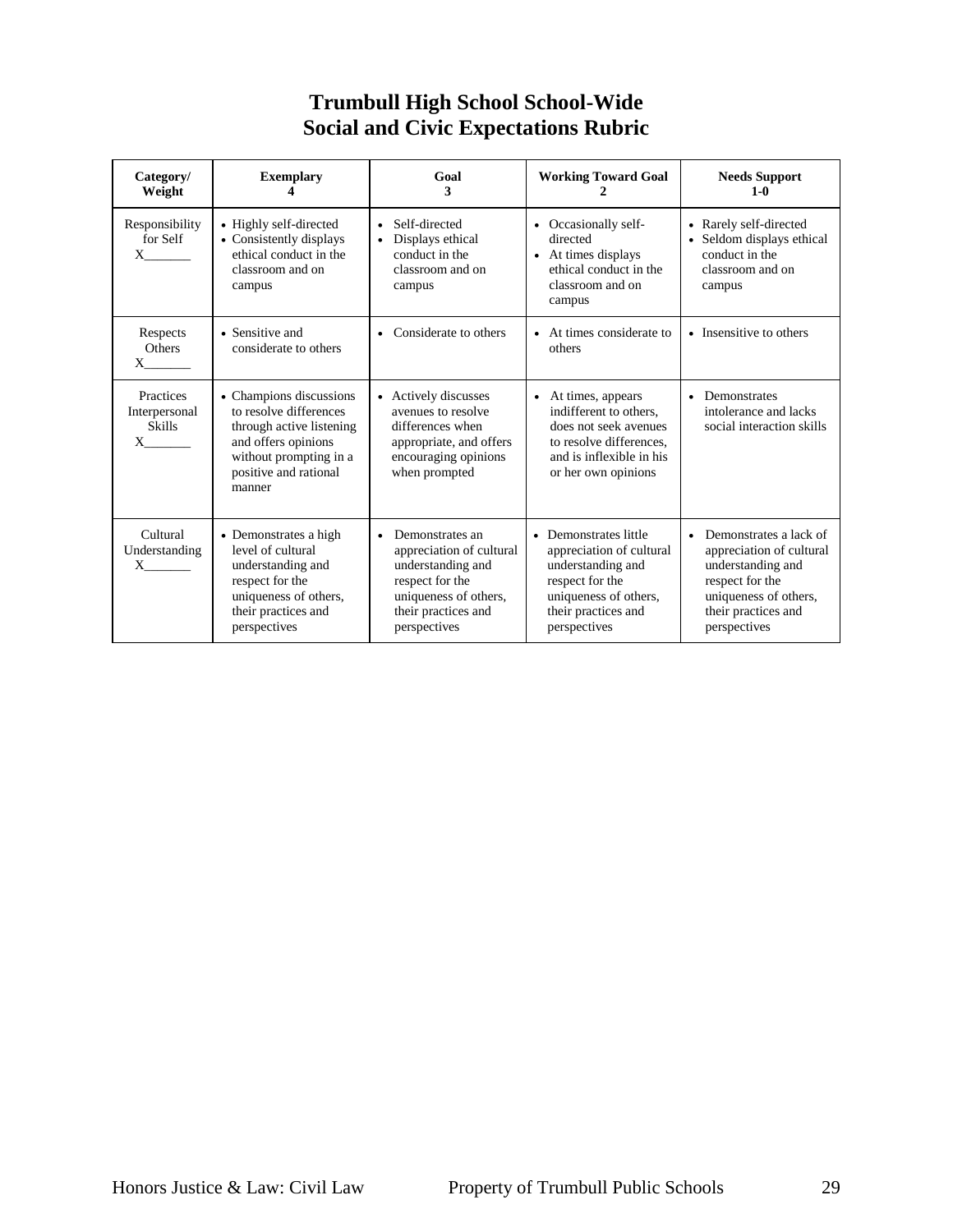# **Honors Justice & Law Legal Writing Rubric**

| Name:                                                | Assignment:                                                                                                                                                                             |                                                                                                                                                 |                                                                                                                                                                                      |  |  |
|------------------------------------------------------|-----------------------------------------------------------------------------------------------------------------------------------------------------------------------------------------|-------------------------------------------------------------------------------------------------------------------------------------------------|--------------------------------------------------------------------------------------------------------------------------------------------------------------------------------------|--|--|
|                                                      | <b>Exemplary (4 points)</b><br>Advanced work for a high school<br>student. Work would require very<br>little revision if any at all.                                                    | Competent (3 points)<br>Proficient work for a high school student.<br>Work may require revision.                                                | Developing (2-1 points)<br>Work needs additional content or skills<br>to be proficient.                                                                                              |  |  |
|                                                      |                                                                                                                                                                                         | <b>Legal Analysis Skills: Questions/Summary/Facts</b>                                                                                           |                                                                                                                                                                                      |  |  |
| <b>Question</b><br><b>Presented</b>                  | Includes clear identification of legal<br>issues presented with clarity and<br>substantial legal references.                                                                            | Includes identification of legal issues with<br>some clarity and some legal references.                                                         | Identification of legal issues is sparse,<br>lacks clarity, and/or legal references are<br>missing.                                                                                  |  |  |
| <b>Summary</b>                                       | Reaches clear conclusion on legal<br>issues presented using proper legal<br>analysis. Facts used are on point and<br>directly support the conclusion.                                   | Reaches conclusion on legal issues presented<br>using legal analysis. Facts used are generally<br>on point and directly support the conclusion. | Comes to a vague and ambiguous<br>conclusion. Facts do not support the<br>conclusion.                                                                                                |  |  |
| <b>Facts</b>                                         | Includes and logically organizes all<br>material facts, including facts<br>supporting both argument and<br>counterargument.                                                             | Includes and organizes most material facts,<br>including facts pertinent to argument and<br>counterargument.                                    | No or few material facts are included.                                                                                                                                               |  |  |
|                                                      |                                                                                                                                                                                         | <b>Legal Writing</b>                                                                                                                            |                                                                                                                                                                                      |  |  |
| Organization                                         | Document follows requested format,<br>with paragraphs effectively organized<br>and well-ordered to communicate<br>logical progression; uses proper legal<br>thesis and topic sentences. | Document follows requested format, with<br>paragraph organization and order usually<br>effective; uses effective thesis and topic<br>sentences. | Document does not follow requested<br>format, and/or paragraph organization and<br>order are ineffective; thesis and topic<br>sentences are generally missing or<br>ineffective.     |  |  |
| <b>Writing Style</b><br>and<br><b>Persuasiveness</b> | Writing is concise and uses nearly<br>error-free mechanics, proper grammar,<br>and fluidity for reading; uses facts and<br>arguments to provide persuasiveness.                         | Writing is concise, with few errors and<br>generally fluid reading; uses facts and<br>arguments to provide persuasiveness.                      | Writing is only somewhat concise; many<br>errors with grammar create lack of fluidity<br>for reading; uses few or no facts, and little<br>or no argument, to provide persuasiveness. |  |  |

**Assignment Total Points: \_\_\_\_\_\_\_\_\_\_**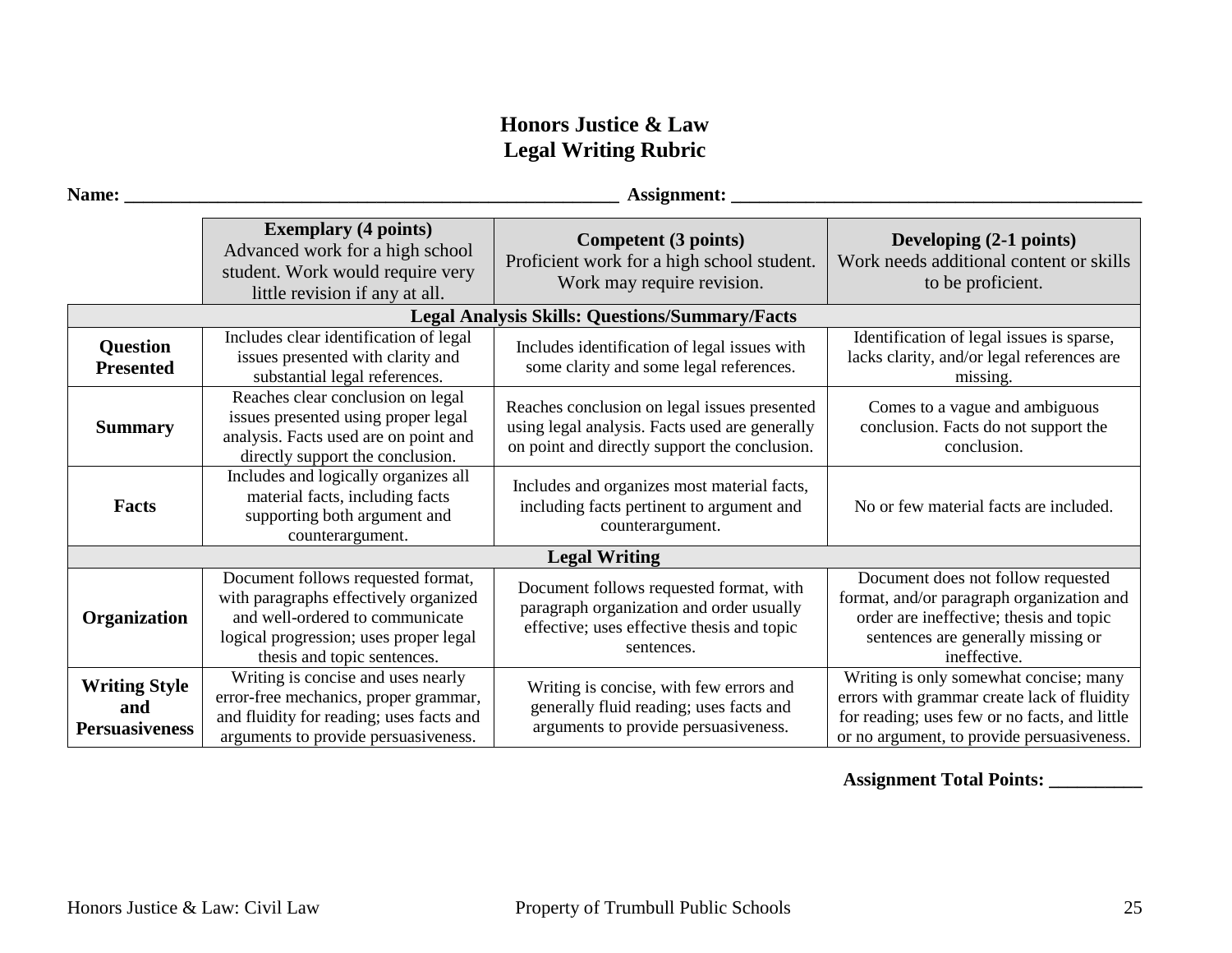# **Honors Justice & Law Research Paper: Law Review Article**

**BACKGROUND:** As part of your final grade we are going to create Trumbull High School's Law Review. A law review is a scholarly journal focusing on legal issues that are prevalent in our society. The THS Law Review is going to be tailored to focus on young adults and their interaction with laws. Articles will focus on various legal topics that would be considered of interest to young adults.

#### **INSTRUCTIONS/TASKS/DUE DATES:**

(1) First and foremost you must pick a **topic** to write about. Before you pick your topic, you must complete some basic research to determine if there is adequate evidence and information to support it. Once this has been conducted, you must submit a typed proposal to me for review. Only after review and discussion with me will your topic be finalized. **SUGGESTION:** Research and submit more than one topic.

#### **DUE DATE:**

- (2) Once your topic has been approved and finalized, you must work to develop a **thesis statement**. A thesis statement:
	- Tells the reader how you will interpret the significance of the subject matter under discussion.
	- Is a road map for the paper; in other words, it tells the reader what to expect from the rest of the paper.
	- Makes a claim that others might dispute.
	- Is usually, but not always, a single sentence somewhere in your first paragraph that presents your argument to the reader. The rest of the paper, the body of the essay, proves your thesis to the reader with strong, sufficient evidence that is well-organized.

#### **DUE DATE: \_\_\_\_\_\_\_\_\_\_\_\_\_\_\_\_\_\_\_\_\_\_\_\_\_\_\_\_\_\_**

(3) **Works Consulted and Research . . . Research . . . Research!** This article is going to require extensive research. You need to use the tools that have been provided to you by the THS Learning Commons. You will not be able to prepare this paper with a couple of sources. You are going to need many sources. Research will be checked frequently to ensure that you are on task and on the right track. You must consult and document a minimum of 10 resources. You need to provide a detailed summary of those resources. This can be in a Google Doc or using one of the organizers provided.

## **DUE DATE: \_\_\_\_\_\_\_\_\_\_\_\_\_\_\_\_\_\_\_\_\_\_\_\_\_\_\_\_\_\_**

(4) **Outline**. You must prepare an outline that addresses how you plan to attack your thesis statement.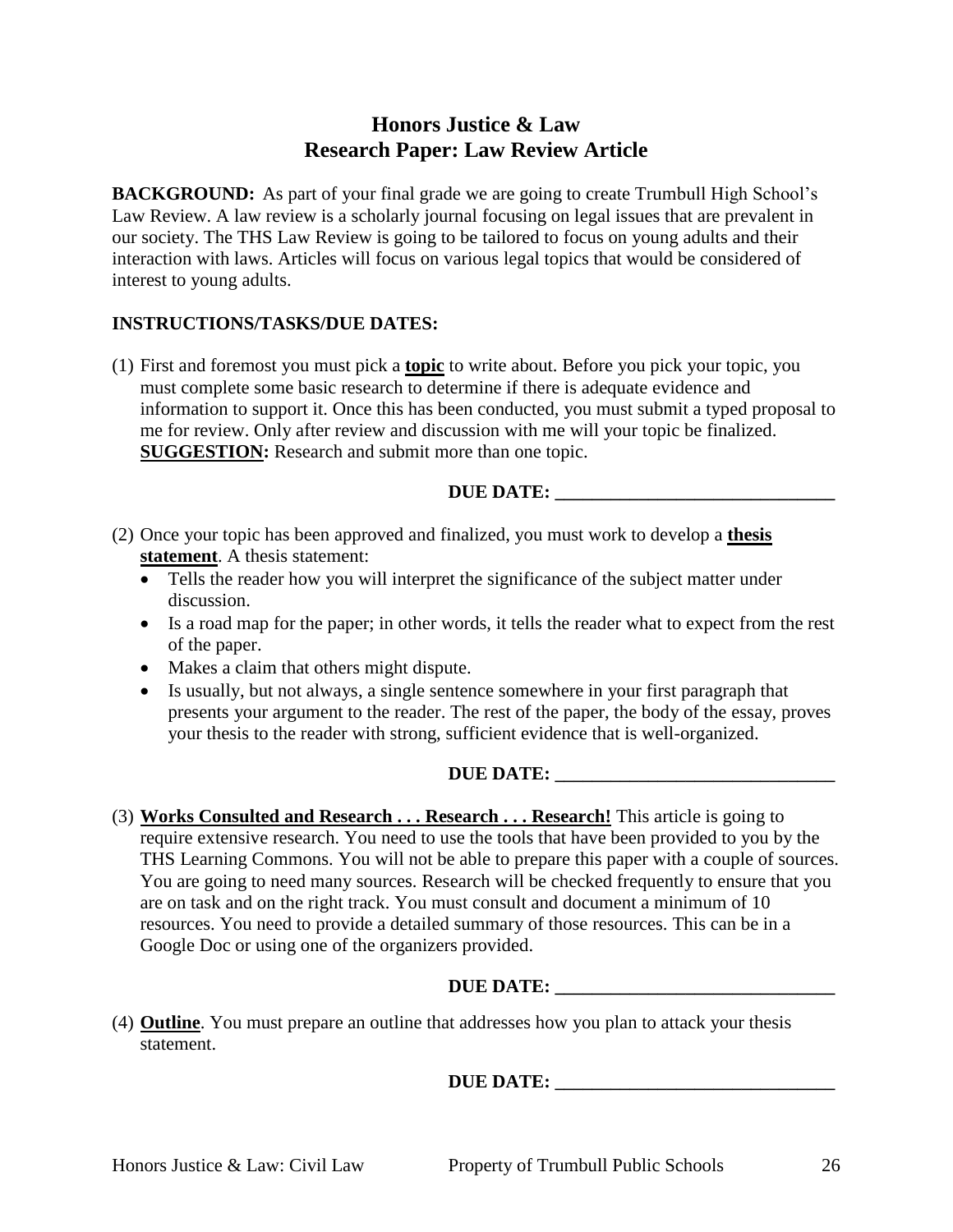(5A) **Completed Works Cited** page with a minimum of **five (5) sources**

|     | DUE DATE:                                          |
|-----|----------------------------------------------------|
|     | (5B) First Draft. You must complete a rough draft. |
|     | DUE DATE:                                          |
| (6) | <b>Final Rough Draft</b> for revision              |
|     | DUE DATE:                                          |
| (7) | <b>Final Draft</b>                                 |

**DUE DATE: \_\_\_\_\_\_\_\_\_\_\_\_\_\_\_\_\_\_\_\_\_\_\_\_\_\_\_\_\_\_**

**\* Dates are subject to change.**

**\*\* Rubric is attached.**